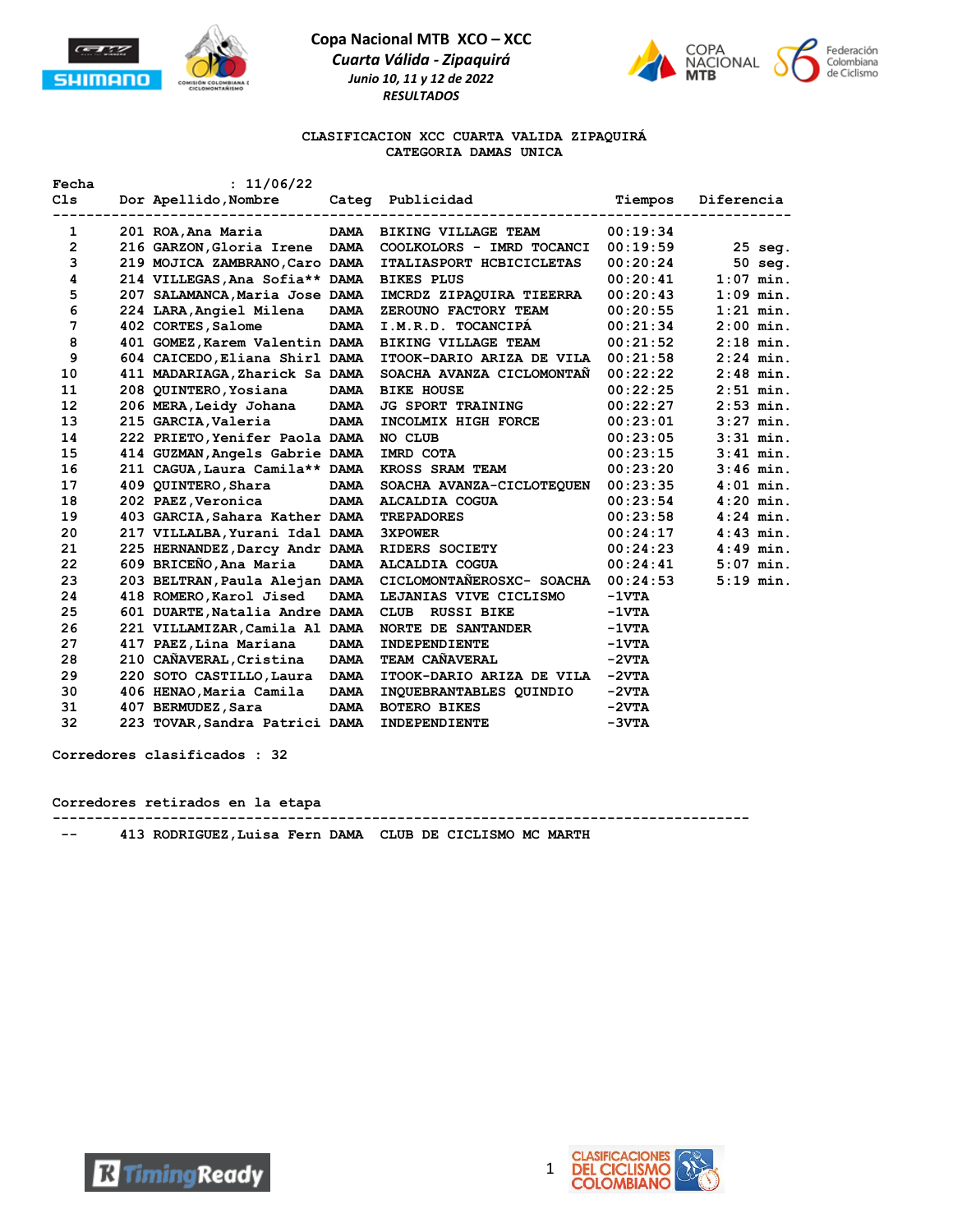



#### **CLASIFICACION GENERAL XCC DESPUES DE LA CUARTA VALIDA ZIPAQUIRA CATEGORIA DAMAS**

| Fecha<br>Cls |     | : 11/06/22<br>Dor Apellido, Nombre |             | Categ Publicidad           | Pts                   |                       |  | 001 002 003 004 |
|--------------|-----|------------------------------------|-------------|----------------------------|-----------------------|-----------------------|--|-----------------|
| 1.-          | 201 | ROA, Ana Maria                     | <b>DAMA</b> | BIKING VILLAGE TEAM        | 156 - 036 040 040 040 |                       |  |                 |
| 2.-          | 207 | SALAMANCA, Maria Jose** DAMA       |             | IMCRDZ ZIPAQUIRA TIEERRA   | 139 - 040 036 036 027 |                       |  |                 |
| $3 -$        | 604 | CAICEDO, Eliana Shirley DAMA       |             | ITOOK-DARIO ARIZA DE VILA  | 101 - 025 027 030 019 |                       |  |                 |
| $4. -$       | 216 | GARZON, Gloria Irene               | <b>DAMA</b> | COOLKOLORS - IMRD TOCANCI  |                       | 93 - 000 030 027 036  |  |                 |
| $5. -$       | 214 | VILLEGAS, Ana Sofia***             | <b>DAMA</b> | <b>BIKES PLUS</b>          |                       | 87 - 017 023 017 030  |  |                 |
| $6. -$       | 402 | CORTES, Salome                     | <b>DAMA</b> | I.M.R.D. TOCANCIPA         |                       | 87 - 030 021 013 023  |  |                 |
| $7 -$        | 401 | GOMEZ, Karem Valentina             | <b>DAMA</b> | <b>BIKING VILLAGE TEAM</b> |                       | 78 - 019 019 019 021  |  |                 |
| $8 -$        | 209 | CALDERON, Monica Yulian DAMA       |             | <b>ZEROUNO</b>             |                       | 66 - 033 033 000 000  |  |                 |
| $9 -$        | 211 | CAGUA, Laura Camila***             | <b>DAMA</b> | KROSS SRAM TEAM            |                       | 62 - 023 010 021 008  |  |                 |
| $10. -$      | 206 | MERA, Leidy Johana                 | <b>DAMA</b> | <b>JG SPORT TRAINING</b>   |                       | 61 - 015 000 033 013  |  |                 |
| $11. -$      | 411 | MADARIAGA, Zharick Sand DAMA       |             | SOACHA AVANZA CICLOMONTAN  |                       | 57 - 002 015 023 017  |  |                 |
| $12. -$      | 409 | QUINTERO, Shara                    | <b>DAMA</b> | SOACHA AVANZA-CICLOTEQUEN  |                       | 53 - 010 011 025 007  |  |                 |
| $13 -$       | 403 | GARCIA, Sahara Katherin DAMA       |             | <b>TREPADORES</b>          |                       | 52 - 011 025 011 005  |  |                 |
| $14. -$      | 208 | QUINTERO, Yosiana                  | <b>DAMA</b> | <b>BIKE HOUSE</b>          |                       | 51 - 027 000 009 015  |  |                 |
| $15. -$      | 203 | BELTRAN, Paula Alejandr DAMA       |             | CICLOMONTANEROSXC- SOACHA  |                       | 42 - 013 013 015 001  |  |                 |
| $16. -$      | 219 | MOJICA ZAMBRANO, Caroli DAMA       |             | ITALIASPORT HCBICICLETAS   |                       | 41 - 000 008 000 033  |  |                 |
| $17. -$      | 414 | GUZMAN, Angels Gabriela DAMA       |             | IMRD COTA                  |                       | 27 - 008 000 010 009  |  |                 |
| $18. -$      | 601 | DUARTE, Natalia Andrea             | <b>DAMA</b> | <b>RUSSI BIKE</b><br>CLUB  |                       | 27 - 009 009 008 001  |  |                 |
| $19. -$      | 224 | LARA, Angiel Milena                | <b>DAMA</b> | ZEROUNO FACTORY TEAM       |                       | 25 - 000 000 000 025  |  |                 |
| $20. -$      | 960 | RUIZ, Valeria                      | <b>DAMA</b> | INCOLMIX HIGH FORCE        |                       | 21 - 021 000 000 000  |  |                 |
| $21. -$      | 204 | MORENO, Angelica Ginnet DAMA       |             | <b>BIKE SERVICE SHOP</b>   |                       | 18 - 001 017 000 000  |  |                 |
| $22 -$       | 609 | BRICEÑO, Ana Maria                 | <b>DAMA</b> | ALCALDIA COGUA             |                       | 15 - 000 006 007 002  |  |                 |
| $23 -$       | 202 | PAEZ, Veronica                     | <b>DAMA</b> | ALCALDIA COGUA             |                       | 14 - 001 003 004 006  |  |                 |
| $24. -* 213$ |     | ESCOBAR, Sofia ***                 | <b>DAMA</b> | <b>HURACANES</b>           |                       | 13 - 007 001 005 000  |  |                 |
| $24.-*605$   |     | ARANZAZU, Lina Mercedes DAMA       |             | <b>RUEDA LIBRE</b>         |                       | 13 - 006 007 000 000  |  |                 |
| $26. -$      | 215 | GARCIA, Valeria                    | <b>DAMA</b> | INCOLMIX HIGH FORCE        |                       | 11 - 000 000 000 011  |  |                 |
| $27. -$      | 222 | PRIETO, Yenifer Paola              | <b>DAMA</b> | NO CLUB                    |                       | 10 - 000 000 000 010  |  |                 |
| $28. -$      | 408 | LADINO, Jannis Nicol               | <b>DAMA</b> | <b>TWISTER BIKE</b>        |                       | 10 - 005 005 000 000  |  |                 |
| $29. -$      | 416 | ARBOLEDA, Isabel                   | <b>DAMA</b> | <b>EVEX COLOMBIA</b>       |                       | $6 - 000 000 006 000$ |  |                 |
| $30 -$       | 210 | CAÑAVERAL, Cristina                | <b>DAMA</b> | <b>TEAM CANAVERAL</b>      |                       | $5 - 003 001 000 001$ |  |                 |
| $31 -$       | 405 | IDARRAGA, Charit Nicol             | <b>DAMA</b> | LYCANS TOLIMA              |                       | $5 - 001 004 000 000$ |  |                 |
| $32 -$       | 217 | VILLALBA, Yurani Idali* DAMA       |             | <b>3XPOWER</b>             |                       | $4 - 000 000 000 004$ |  |                 |
| $33 -$       | 407 | BERMUDEZ, Sara                     | <b>DAMA</b> | <b>BOTERO BIKES</b>        |                       | 4 - 001 000 002 001   |  |                 |
| 34.-* 212    |     | ARIAS, Monica Viviana              | <b>DAMA</b> | CORAZON CICLISTICO         |                       | $4 - 004 000 000 000$ |  |                 |
| $34. -* 413$ |     | RODRIGUEZ, Luisa Fernan DAMA       |             | CLUB DE CICLISMO MC MARTH  |                       | $4 - 000 001 003 000$ |  |                 |
| $36. -$      | 225 | HERNANDEZ, Darcy Andrea DAMA       |             | RIDERS SOCIETY             |                       | $3 - 000 000 000 003$ |  |                 |
| $37 -$       | 417 | PAEZ, Lina Mariana                 | <b>DAMA</b> | INDEPENDIENTE              |                       | $3 - 000002000001$    |  |                 |
| $38. -$      | 406 | HENAO, Maria Camila                | <b>DAMA</b> | INQUEBRANTABLES QUINDIO    |                       | $3 - 001 001 000 001$ |  |                 |
| $39. -$      | 220 | SOTO CASTILLO, Laura Mi DAMA       |             | ITOOK-DARIO ARIZA DE VILA  |                       | $2 - 000001000001$    |  |                 |
| $40 -$       | 418 | ROMERO, Karol Jised                | <b>DAMA</b> | LEJANIAS VIVE CICLISMO     |                       | 1 - 000 000 000 001   |  |                 |
| 41.-         | 221 | VILLAMIZAR, Camila Alex DAMA       |             | <b>NORTE DE SANTANDER</b>  |                       | $1 - 000 000 000 001$ |  |                 |
| 42.-         | 223 | TOVAR, Sandra Patricia             | <b>DAMA</b> | INDEPENDIENTE              |                       | 1 - 000 000 000 001   |  |                 |
| $43.-*205$   |     | ZAPATA, Maylin***                  | <b>DAMA</b> | CLUB MINERO AMAGA          |                       | 1 - 001 000 000 000   |  |                 |
| $43.-*218$   |     | FARFÁN, Milena                     | <b>DAMA</b> | COPA MEZUENA EGAN BERNAL   |                       | 1 - 000 001 000 000   |  |                 |
| $43. -* 404$ |     | NARANJO, Paula Daniela             | <b>DAMA</b> | ELITE CYCLING IBAGUÉ       |                       | $1 - 001 000 000 000$ |  |                 |
| $43.-*410$   |     | VILLAQUIRAN, Manuela               | <b>DAMA</b> | C.CAÑA Y TRAPICHE IMDER P  |                       | $1 - 001 000 000 000$ |  |                 |
| $43.-*602$   |     | PRADO, Diana Lorena                | <b>DAMA</b> | TEAM DARWIN VALENCIA       |                       | 1 - 001 000 000 000   |  |                 |
| $43.-* 603$  |     | ROJAS, Mile Yohana                 | <b>DAMA</b> | SEBASTIAN MOLANO MR2       |                       | $1 - 001 000 000 000$ |  |                 |
| $43.-* 606$  |     | MOGOLLON, Sandra                   | <b>DAMA</b> | <b>RUEDA LIBRE</b>         |                       | $1 - 001 000 000 000$ |  |                 |



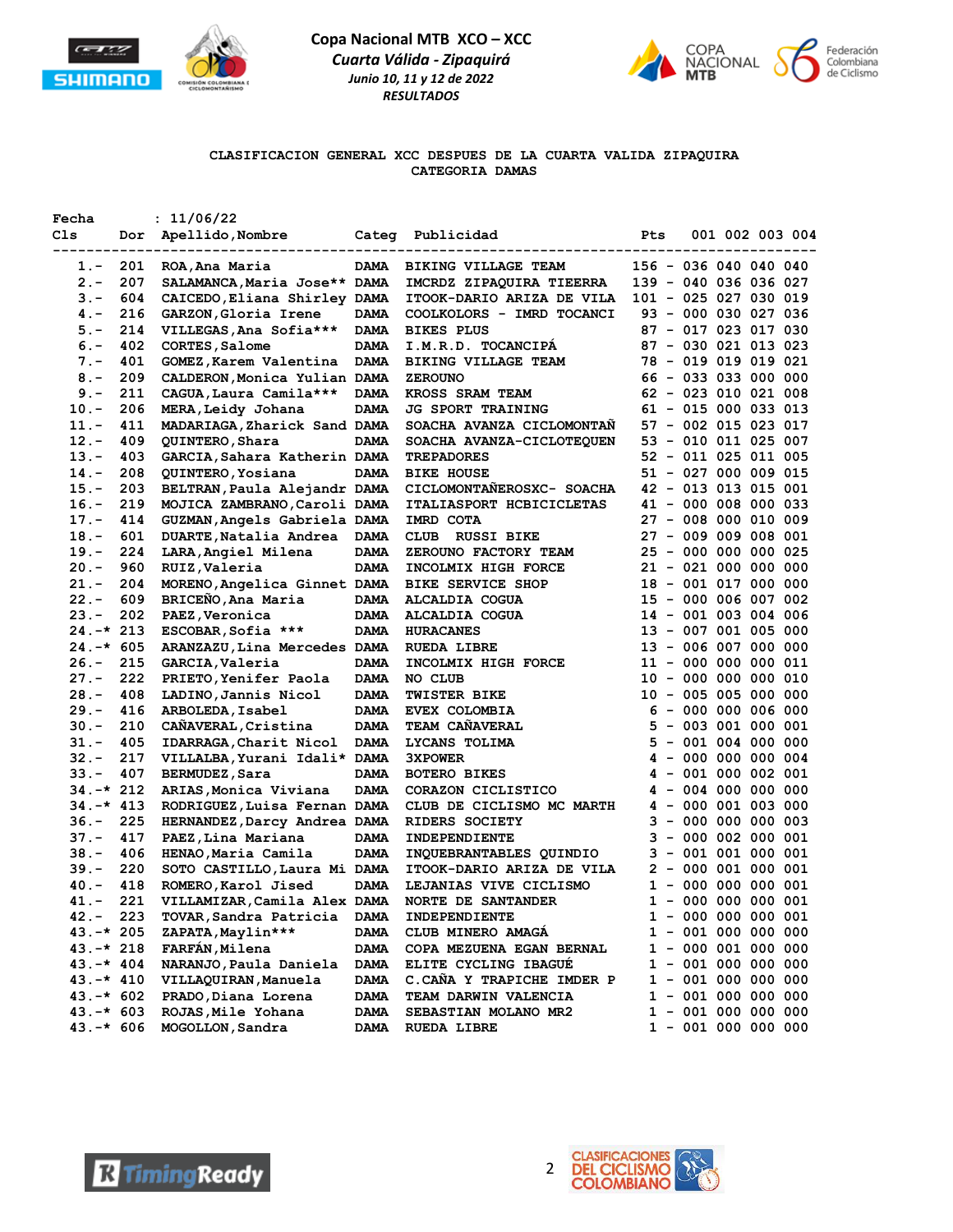



#### **CLASIFICACION XCC CUARTA VALIDA ZIPAQUIRÁ CATEGORIA ELITE MASCULINO**

| Fecha<br>Cls | : 11/06/22<br>Dor Apellido, Nombre               |              | Categ Publicidad                 | Tiempos         | Diferencia        |
|--------------|--------------------------------------------------|--------------|----------------------------------|-----------------|-------------------|
|              | --------------------<br>------------------------ |              | ----------------------           |                 |                   |
| 1            | 3 MONROY, Juan Fernando ELITE                    |              | SCOTT SHIMANO COLOMBIA           | 00:23:27        |                   |
| $\mathbf{2}$ | 40 BEDOYA, Jerónimo *** ELITE                    |              | EQUIPO GW SHIMANO                | 00:23:39        | $12$ seg.         |
| 3            | 62 LOPEZ, Ivan Felipe                            | ELITE        | <b>RUSSI BIKE TEAM</b>           | 00:23:48        | $21$ seg.         |
| 4            | 14 ANTONIO, Yimer Alejan ELITE                   |              | TEAM BOYACA AVANZA               | 00:23:58        | 31 seg.           |
| 5            | 2 CASTAÑEDA, Fabio Hern ELITE                    |              | STRONG BIKE SCOTT                | 00:24:15        | $48 \text{ seg.}$ |
| 6            | 1 BOTERO, Jonathan                               | <b>ELITE</b> | <b>BIKE HOUSE</b>                | 00:24:21        | 54 seg.           |
| 7            | 8 SANCHEZ, Juan Carlos ELITE                     |              | BIKING VILLAGE TEAM              | 00:24:27        | $1:00$ min.       |
| 8            | 35 ARANGO, Santiago                              | <b>ELITE</b> | <b>BIKE HOUSE</b>                | 00:24:27        | $1:00$ min.       |
| 9            | 7 MALAVER, Hilvar Yamid ELITE                    |              | BIKING VILLAGE TEAM              | 00:24:42        | $1:15$ min.       |
| 10           | 54 BERNAL, Juan David                            | <b>ELITE</b> | <b>TOCANCIPA</b>                 | 00:24:51        | $1:24$ min.       |
| 11           | 42 PAVON, Juan Pablo                             | <b>ELITE</b> | AMPRO CYCLING-EN BICI-MOT        | 00:25:08        | $1:41$ min.       |
| 12           | 28 QUINTERO, Jose Steven ELITE                   |              | IMCRDZ ZIPAQUIRA TIEERRA         | 00:25:08        | $1:41$ min.       |
| 13           | 13 NAVARRETE, Sebastian* ELITE                   |              | ALCALDIA LENGUAZAQUE             | 00:25:22        | $1:55$ min.       |
| 14           | 41 ARANZAZU, Cristian                            | <b>ELITE</b> | EQUIPO GW SHIMANO                | 00:25:31        | 2:04 min.         |
| 15           | 45 CANTOR, Jonathan Davi ELITE                   |              | KROSS SRAM TEAM                  | 00:25:47        | 2:20 min.         |
| 16           | 78 ARIAS, Alvaro                                 | <b>ELITE</b> | <b>BIKE ZONA</b>                 | 00:25:58        | 2:31 min.         |
| 17           | 84 CEPEDA, Michael Steve ELITE                   |              | <b>GUEPARDOS EFD</b>             | 00:25:58        | $2:31$ min.       |
| 18           | 36 CALLEJAS, Andres Cami ELITE                   |              | <b>CORRECAMINOS</b>              | 00:26:02        | 2:35 min.         |
| 19           | 32 MARTINEZ, Oscar Ivan ELITE                    |              | CLUB DEP. DND CYCLING            | 00:26:07        | $2:40$ min.       |
| 20           | 60 AREVALO, Daniel Aleja ELITE                   |              | IMRD COTA                        | 00:26:09        | $2:42$ min.       |
| 21           | 31 QUIMBAYA, Juan David* ELITE                   |              | <b>TEAM GARMIN MULTITECH KTM</b> | 00:26:11        | 2:44 min.         |
| 22           | 63 SIERRA, Maycol Asdruw ELITE                   |              | SOACHA AVANZA (CICLOSOACH        | 00:26:11        | $2:44$ min.       |
| 23           | 80 GÓMEZ, Camilo Andrés* ELITE                   |              | <b>TRINITY RACING</b>            | 00:26:15        | 2:48 min.         |
| 24           | 9 GARCIA, Juan Camilo                            | <b>ELITE</b> | <b>ALCALDIA COGUA</b>            | 00:26:24        | $2:57$ min.       |
| 25           | 59 SUAREZ, Cesar Alberto ELITE                   |              | TEAM BOYACA AVANZA               | 00:26:26        | 2:59 min.         |
| 26           | 15 CARRILLO, Sebastian C ELITE                   |              | ESC. TALENTOS CHIQUINQUIRE       | 00:26:29        | $3:02$ min.       |
| 27           | 29 DONADO,Sebastian                              | <b>ELITE</b> | CLUB DEP. DND CYCLING            | 00:26:46        | $3:19$ min.       |
| 28           | 82 MANTILLA, Ricardo                             | <b>ELITE</b> | <b>NORTE DE SANTANDER</b>        | 00:26:46        | $3:19$ min.       |
| 29           | 33 GONZALEZ, David***                            | <b>ELITE</b> | IMRD CHIA RIDERS COLKTM          | 00:26:53        | $3:26$ min.       |
| 30           | 17 ALBORNOZ, Cristian St ELITE                   |              | ESC. TALENTOS CHIQUINQUIRE       | 00:27:05        | $3:38$ min.       |
| 31           | 27 ZAPATA, Alex Juan Pab ELITE                   |              | <b>SUPERGIROS</b>                | 00:27:11        | $3:44$ min.       |
| 32           | 87 BETANCOUR, Juan Aleja ELITE                   |              | <b>BIKE STORE</b>                | -1vta           |                   |
| 33           | 22 SANCHEZ, Julian Andre ELITE                   |              | CDC- MANZUR RACING               | -1vta           |                   |
| 34           | 23 CAÑAVERAL, Johan Seba ELITE                   |              | ESPACIO Y DISENO KOSTA AZ        | -1vta           |                   |
| 35           | 4 BAENA, Juan Manuel *** ELITE                   |              | VALERIA MONTREX                  | $-1 \nabla T A$ |                   |
| 36           | 5 RODRIGUEZ, Daniel Fel ELITE                    |              | ALCADIA DE COGUA                 | $-2VTA$         |                   |
| 37           | 12 TORO, Diego Fernando* ELITE                   |              | <b>BICIPLANET</b>                | -2vta           |                   |
| 38           | 30 CARRANZA, Cristian Fe ELITE                   |              | CLUB DEP. DND CYCLING            | -2VTA           |                   |
| 39           | 25 VILLATE, José Eduardo ELITE                   |              | CLUB APES MADRID                 | $-2VTA$         |                   |
| 40           | 86 VARGAS, Jorge Iván                            | <b>ELITE</b> | CICLO VELOZ                      | $-2VTA$         |                   |
| 41           | 61 GOMEZ, Edison Fabian* ELITE                   |              | <b>VIGORE BIKE</b>               | $-2VTA$         |                   |
| 42           | 46 MADARIAGA, Miguel *** ELITE                   |              | SOACHA AVANZA CICLOTEQUEN        | -2vta           |                   |
| 43           | 34 CORTES, Pablo Andres ELITE                    |              | IMDER EL RETIRO                  | -3vta           |                   |
| 44           | 73 RODRIGUEZ, Alayan And ELITE                   |              | CDC MANZUR INQUEBRANTABLE        | -3vta           |                   |
| 45           | 11 ORTEGA, Jeferson Stev ELITE                   |              | <b>BICIPLANET</b>                | -3vta           |                   |
| 46           | 83 DONADO, Juan Esteban* ELITE                   |              | <b>TEAM GARMIN DND</b>           | -3vta           |                   |
| 47           | 81 VALENCIA, Julian Cami ELITE                   |              | <b>NORTE DE SANTANDER</b>        | -3vta           |                   |
| 48           | 79 SALAZAR, Criss Sebast ELITE                   |              | <b>NORTE DE SANTANDER</b>        | -3vta           |                   |
| 49           | 20 OLAYA, Pablo Esteban ELITE                    |              | ELITE CYCLING IBAGUE             | -3vta           |                   |
| 50           | 67 PARRA, Luis Felipe                            | <b>ELITE</b> | INDEPENDIENTE                    | -3vta           |                   |
| 51           | 56 MARTINEZ, Santiago*** ELITE                   |              | TEAM GARMIN MULTITECH KTM        | -4 VTA          |                   |
| 52           | 85 GUTIÉRREZ, Yeison                             | ELITE        | GOBERNACIÓN DE VAUPES            | -5vta           |                   |

**Corredores clasificados : 52**



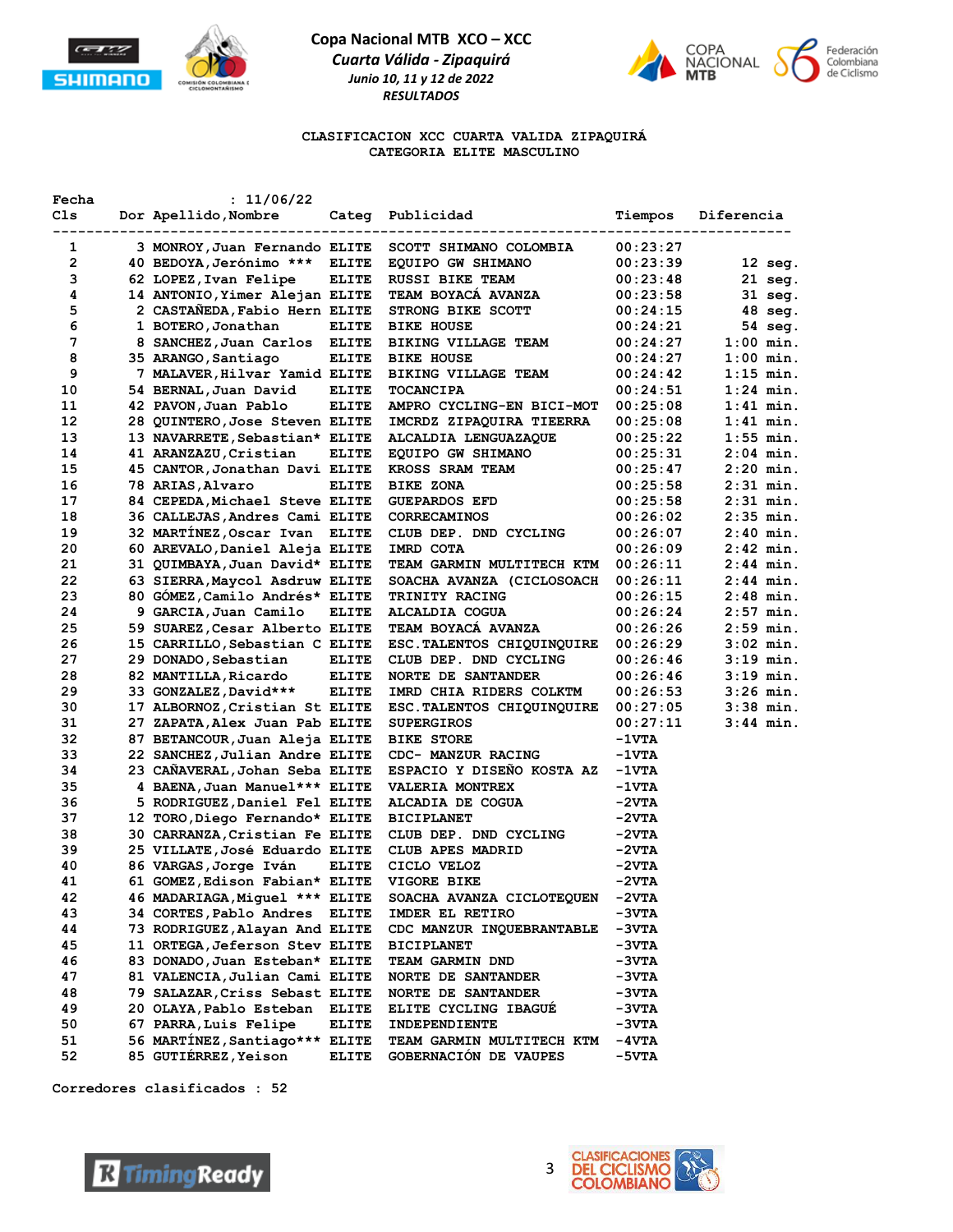



**CLASIFICACION GENERAL XCC DESPUES DE LA CUARTA VALIDA ZIPAQUIRA CATEGORIA ELITE MASCULINO**

| Fecha     |    | : 11/06/22                     |              |                                  |                       |  |                       |  |
|-----------|----|--------------------------------|--------------|----------------------------------|-----------------------|--|-----------------------|--|
| Cls.      |    | Dor Apellido, Nombre           |              | Categ Publicidad                 | Pts                   |  | 001 002 003 004       |  |
|           |    |                                |              |                                  |                       |  |                       |  |
| $1.-$     | 3  | MONROY, Juan Fernando          | <b>ELITE</b> | SCOTT SHIMANO COLOMBIA           |                       |  | 116 - 040 000 036 040 |  |
| $2 -$     | 40 | BEDOYA, Jerónimo ***           | <b>ELITE</b> | EQUIPO GW SHIMANO                |                       |  | 115 - 019 030 030 036 |  |
| $3 -$     | 7  | MALAVER, Hilvar Yamid          | <b>ELITE</b> | BIKING VILLAGE TEAM              | 115 - 027 036 033 019 |  |                       |  |
| $4. -$    | 2  | CASTAÑEDA, Fabio Hernan ELITE  |              | STRONG BIKE SCOTT                |                       |  | 112 - 036 009 040 027 |  |
| $5. -$    | 1  | BOTERO, Jonathan               | <b>ELITE</b> | <b>BIKE HOUSE</b>                |                       |  | 112 - 033 027 027 025 |  |
| $6 -$     | 35 | ARANGO, Santiago               | <b>ELITE</b> | <b>BIKE HOUSE</b>                |                       |  | 88 - 021 025 021 021  |  |
| $7. -$    | 62 | LOPEZ, Ivan Felipe             | <b>ELITE</b> | RUSSI BIKE TEAM                  |                       |  | 71 - 000 019 019 033  |  |
| $8 -$     | 26 | ARIAS, Diego Alfonso           | <b>ELITE</b> | POLIMEDICA                       |                       |  | 70 - 030 040 000 000  |  |
| $9 -$     | 14 | ANTONIO, Yimer Alejandr ELITE  |              | <b>TEAM BOYACA AVANZA</b>        |                       |  | 69 - 001 015 023 030  |  |
| $10. -$   | 8  | SANCHEZ, Juan Carlos ** ELITE  |              | BIKING VILLAGE TEAM              |                       |  | 65 - 015 023 004 023  |  |
| 11.-      | 53 | PEÑA, Duvan***                 | <b>ELITE</b> | POLIMEDICAL OFICIAL              |                       |  | 56 - 023 033 000 000  |  |
| $12. -$   | 43 | CASTILLO, John Alexande ELITE  |              | AMPRO CYCLING-EN BICI-MOT        |                       |  | 43 - 005 021 017 000  |  |
| $13.-$    | 23 | CANAVERAL, Johan Sebast ELITE  |              | ESPACIO Y DISEÑO KOSTA AZ        |                       |  | 40 - 017 011 011 001  |  |
| $14. -$   | 78 | <b>ARIAS, Alvaro</b>           | <b>ELITE</b> | <b>BIKE ZONA</b>                 |                       |  | 33 - 000 000 025 008  |  |
| $15. -$   | 28 | QUINTERO, Jose Steven          | <b>ELITE</b> | IMCRDZ ZIPAQUIRA TIEERRA         |                       |  | 31 - 001 017 000 013  |  |
| $16. -$   | 41 | ARANZAZU, Cristian             | <b>ELITE</b> | EQUIPO GW SHIMANO                |                       |  | 31 - 013 008 000 010  |  |
| $17. -$   | 45 | CANTOR, Jonathan David* ELITE  |              | KROSS SRAM TEAM                  |                       |  | 29 - 001 010 009 009  |  |
| $18. -$   | 13 | NAVARRETE, Sebastian *** ELITE |              | ALCALDIA LENGUAZAQUE             |                       |  | 27 - 002 001 013 011  |  |
| $19. -$   | 27 | ZAPATA, Alex Juan Pablo ELITE  |              | <b>SUPERGIROS</b>                |                       |  | 26 - 025 000 000 001  |  |
| $20 -$    | 33 | GONZALEZ, David***             | <b>ELITE</b> | IMRD CHIA RIDERS COLKTM          |                       |  | 24 - 007 001 015 001  |  |
| $21 -$    | 54 | BERNAL, Juan David             | <b>ELITE</b> | <b>TOCANCIPA</b>                 |                       |  | 23 - 000 001 005 017  |  |
| $22 -$    | 22 | SANCHEZ, Julian Andres* ELITE  |              | CDC- MANZUR RACING               |                       |  | 22 - 011 004 006 001  |  |
| $23 -$    | 12 | TORO, Diego Fernando*** ELITE  |              | <b>BICIPLANET</b>                |                       |  | 22 - 010 001 010 001  |  |
| $24. -$   | 42 | PAVON, Juan Pablo              | <b>ELITE</b> | AMPRO CYCLING-EN BICI-MOT        |                       |  | 18 - 001 002 000 015  |  |
| $25. -$   | 36 | CALLEJAS, Andres Camilo ELITE  |              | CORRECAMINOS                     |                       |  | 16 - 006 001 003 006  |  |
| $26. -$   | 59 | SUAREZ, Cesar Alberto          | <b>ELITE</b> | TEAM BOYACA AVANZA               |                       |  | 16 - 000 007 008 001  |  |
| $27. -*$  | 16 | MARTINEZ, Rafael David* ELITE  |              | ESC. TALENTOS CHIQUINQUIRE       |                       |  | 15 - 009 006 000 000  |  |
| $27. - *$ | 24 | ALARCON, Juan Daniel           | <b>ELITE</b> | ESC. TALENTOS CHIQUINQUIRE       |                       |  | 15 - 001 013 001 000  |  |
| 29.-      | 4  | BAENA, Juan Manuel ***         | <b>ELITE</b> | <b>VALERIA MONTREX</b>           |                       |  | 11 - 003 005 002 001  |  |
| 30.-      | 9  | GARCIA, Juan Camilo            | <b>ELITE</b> | ALCALDIA COGUA                   |                       |  | 10 - 001 001 007 001  |  |
| $31 -$    | 17 | ALBORNOZ, Cristian Stev ELITE  |              | ESC. TALENTOS CHIQUINQUIRE       |                       |  | 10 - 008 001 000 001  |  |
| $32 -$    | 84 | CEPEDA, Michael Steven ELITE   |              | <b>GUEPARDOS EFD</b>             |                       |  | 7 - 000 000 000 007   |  |
| $33 -$    | 32 | MARTINEZ, Oscar Ivan ** ELITE  |              | CLUB DEP. DND CYCLING            |                       |  | 7 - 001 001 000 005   |  |
| $34. -$   | 31 | QUIMBAYA, Juan David*** ELITE  |              | TEAM GARMIN MULTITECH KTM        |                       |  | 6 - 001 001 001 003   |  |
| $35. -$   | 60 | AREVALO, Daniel Alejand ELITE  |              | IMRD COTA                        |                       |  | 5 - 000 001 000 004   |  |
| $36. -$   | 15 | CARRILLO, Sebastian Cam ELITE  |              | ESC. TALENTOS CHIQUINQUIRE       |                       |  | $5 - 004 000 000 001$ |  |
| $37. -$   | 29 | DONADO, Sebastian              | <b>ELITE</b> | CLUB DEP. DND CYCLING            |                       |  | 4 - 001 001 001 001   |  |
| $38. -$   | 5  | RODRIGUEZ, Daniel Felip ELITE  |              | ALCADIA DE COGUA                 |                       |  | $4 - 001 001 001 001$ |  |
| 39.–      | 25 | VILLATE, José Eduardo** ELITE  |              | CLUB APES MADRID                 |                       |  | $4 - 001 001 001 001$ |  |
| 40.-      | 34 | CORTES, Pablo Andres           | <b>ELITE</b> | IMDER EL RETIRO                  |                       |  | 4 - 001 001 001 001   |  |
| 41.-      | 20 | OLAYA, Pablo Esteban           | ELITE        | ELITE CYCLING IBAGUÉ             |                       |  | 4 - 001 001 001 001   |  |
| $42. -$   | 63 | SIERRA, Maycol Asdruwal ELITE  |              | SOACHA AVANZA (CICLOSOACH        |                       |  | 3 - 000 001 000 002   |  |
| 43.-      | 30 | CARRANZA, Cristian Feli ELITE  |              | CLUB DEP. DND CYCLING            |                       |  | $3 - 001 001 000 001$ |  |
| 44.-      | 46 | MADARIAGA, Miguel ***          | ELITE        | SOACHA AVANZA CICLOTEQUEN        |                       |  | $3 - 001 001 000 001$ |  |
| 45.-      | 11 | ORTEGA, Jeferson Steven ELITE  |              | <b>BICIPLANET</b>                |                       |  | $3 - 001 000 001 001$ |  |
| $46. -$   | 65 | SIERRA, Nelson Eduardo ELITE   |              | <b>LENGUAZAQUE</b>               |                       |  | $3 - 000 003 000 000$ |  |
| 47.-      | 73 | RODRIGUEZ, Alayan Andre ELITE  |              | CDC MANZUR INQUEBRANTABLE        |                       |  | $2 - 000000001001$    |  |
| 48.-      | 67 | PARRA, Luis Felipe             | <b>ELITE</b> | INDEPENDIENTE                    |                       |  | $2 - 000001000001$    |  |
| 49.-      | 56 | MARTINEZ, Santiago***          | <b>ELITE</b> | TEAM GARMIN MULTITECH KTM        |                       |  | 2 - 000 001 000 001   |  |
| $50. -*$  | 6  | GRISALES, Victor Manuel ELITE  |              | <b>VALERIA MONTREX</b>           |                       |  | $2 - 001 001 000 000$ |  |
| $50. -*$  | 18 | GARZON, Diego Alejandro ELITE  |              | ALCALDIA COGUA                   |                       |  | $2 - 001 001 000 000$ |  |
| $50. -*$  | 21 | BELTRAN, Cristian Felip ELITE  |              | <b>TEAM RACING ALEXANDER GAR</b> |                       |  | $2 - 001 001 000 000$ |  |
| $50. -*$  | 37 | GONZALEZ, Jeison Steven ELITE  |              | CICLO SAN GIL                    |                       |  | $2 - 001 001 000 000$ |  |
| $50. -*$  | 38 | RIVERA, Fabian ***             | <b>ELITE</b> | CICLO SAN GIL                    |                       |  | $2 - 001 001 000 000$ |  |
| $50. -*$  | 39 | OLARTE, Ciro Alfonso ** ELITE  |              | CICLO SAN GIL                    |                       |  | $2 - 001 001 000 000$ |  |
|           |    |                                |              |                                  |                       |  |                       |  |



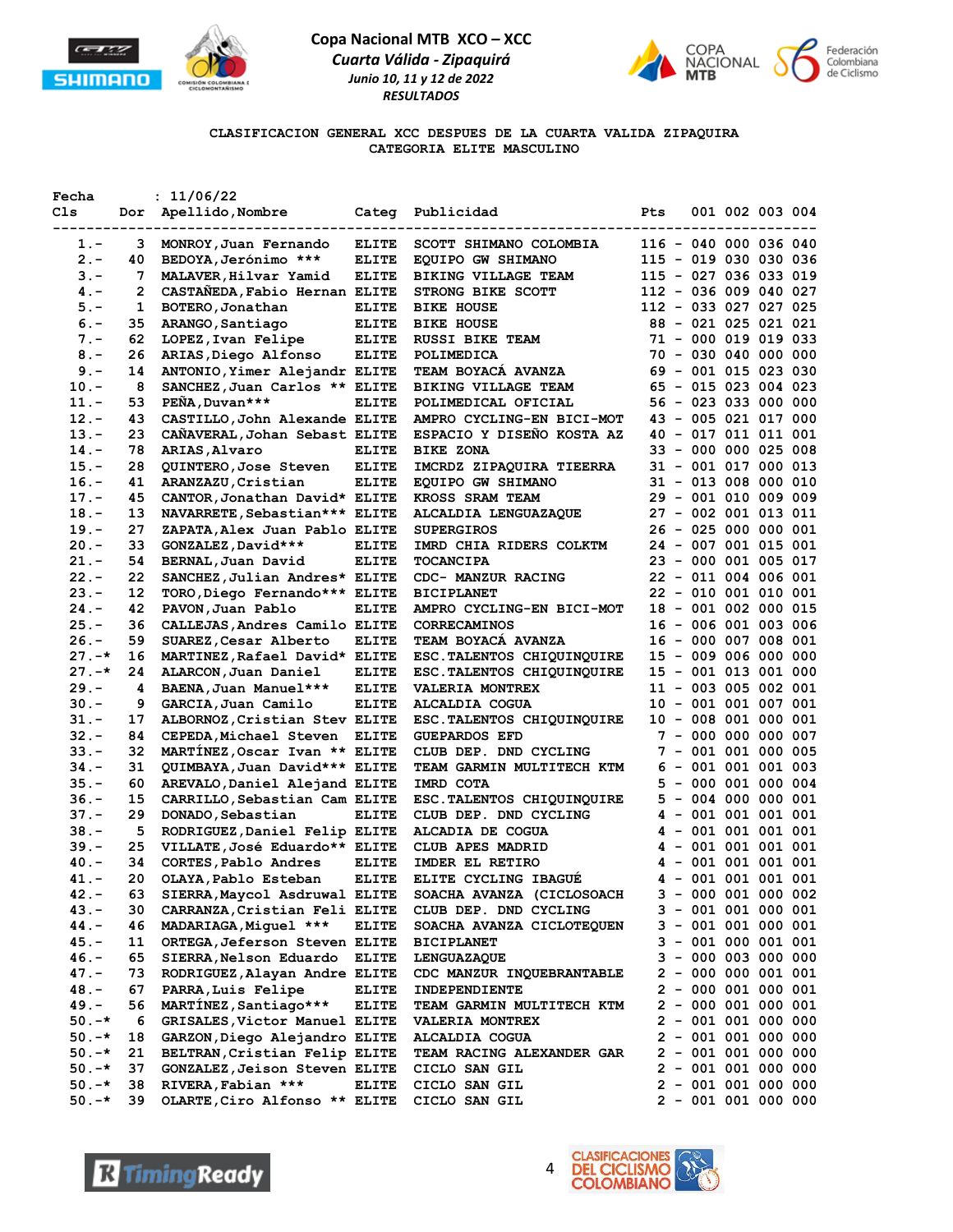





### **CLASIFICACION GENERAL XCC DESPUES DE LA CUARTA VALIDA ZIPAQUIRA CATEGORIA ELITE MASCULINO**

| Fecha                                |          | : 11/06/22                                                                                                                                                                                                                                        |              |                                                                                                            |              |  |                                                                      |  |
|--------------------------------------|----------|---------------------------------------------------------------------------------------------------------------------------------------------------------------------------------------------------------------------------------------------------|--------------|------------------------------------------------------------------------------------------------------------|--------------|--|----------------------------------------------------------------------|--|
| C1s                                  |          | Dor Apellido, Nombre Categ Publicidad                                                                                                                                                                                                             |              |                                                                                                            | <b>Pts</b>   |  | 001 002 003 004                                                      |  |
|                                      |          |                                                                                                                                                                                                                                                   |              |                                                                                                            |              |  |                                                                      |  |
| $50. -*$                             | 48       | MARIN, Luis Angel                                                                                                                                                                                                                                 | <b>ELITE</b> | <b>HURACANES</b>                                                                                           |              |  | $2 - 001 001 000 000$                                                |  |
| $50. -*$                             | 49       | SANCHEZ, Brayan Steven ELITE                                                                                                                                                                                                                      |              | <b>HURACANES</b>                                                                                           |              |  | $2 - 001 001 000 000$                                                |  |
| $50. -*$                             | 55       | DIAZ, Samuel ***                                                                                                                                                                                                                                  | <b>ELITE</b> | IMRD COTA                                                                                                  |              |  | $2 - 000001001000$                                                   |  |
| $50. -*$                             | 57       | BECERRA, Juan Camilo*** ELITE                                                                                                                                                                                                                     |              | CICLO FORTALEZA                                                                                            |              |  | $2 - 000001001000$                                                   |  |
| $50. -*$                             | 58       | RODRIGUEZ, Manuel Aleja ELITE                                                                                                                                                                                                                     |              | CICLO FORTALEZA                                                                                            |              |  | $2 - 000001001000$                                                   |  |
| $50. -*$                             | 66       | CAÑAS, Alejandro***                                                                                                                                                                                                                               | <b>ELITE</b> | VALERIA MONTREX                                                                                            |              |  | $2 - 000001001000$                                                   |  |
| $62 -$                               | 80       | GÓMEZ, Camilo Andrés*** ELITE                                                                                                                                                                                                                     |              | TRINITY RACING                                                                                             |              |  | $1 - 000 000 000 001$                                                |  |
| $63 -$                               | 82       | <b>MANTILLA, Ricardo</b>                                                                                                                                                                                                                          | <b>ELITE</b> | <b>NORTE DE SANTANDER</b>                                                                                  |              |  | $1 - 000 000 000 001$                                                |  |
| $64. -$                              | 87       | BETANCOUR, Juan Alejand ELITE                                                                                                                                                                                                                     |              | <b>BIKE STORE</b>                                                                                          |              |  | $1 - 000 000 000 001$                                                |  |
| $65. -$                              | 86       | VARGAS, Jorge Iván                                                                                                                                                                                                                                | <b>ELITE</b> | CICLO VELOZ                                                                                                | $\mathbf{1}$ |  | $-000000000001$                                                      |  |
| $66. -$                              | 61       | GOMEZ, Edison Fabian *** ELITE                                                                                                                                                                                                                    |              | VIGORE BIKE                                                                                                |              |  | $1 - 000 000 000 001$                                                |  |
| $67. -$                              | 83       | DONADO, Juan Esteban *** ELITE                                                                                                                                                                                                                    |              | TEAM GARMIN DND                                                                                            |              |  | $1 - 000 000 000 001$                                                |  |
| $68 -$                               | 81       | VALENCIA, Julian Camilo ELITE                                                                                                                                                                                                                     |              | NORTE DE SANTANDER                                                                                         |              |  | $1 - 000 000 000 001$                                                |  |
| $69. -$                              | 79       | SALAZAR, Criss Sebastia ELITE                                                                                                                                                                                                                     |              | <b>NORTE DE SANTANDER</b>                                                                                  |              |  | $1 - 000 000 000 001$                                                |  |
| $70. -$                              | 85       | <b>GUTIÉRREZ, Yeison</b>                                                                                                                                                                                                                          | <b>ELITE</b> | GOBERNACIÓN DE VAUPES                                                                                      |              |  | $1 - 000 000 000 001$                                                |  |
| $71. -*$                             | 10       | VILLARRAGA, Holman                                                                                                                                                                                                                                | <b>ELITE</b> | ALCALDIA ZIPAQUIRA TIERRA                                                                                  |              |  | $1 - 001 000 000 000$                                                |  |
| $71. -*$                             | 19       | RIVERA, Edwin Javier                                                                                                                                                                                                                              | <b>ELITE</b> | RUSSI BIKE TEAM                                                                                            |              |  | $1 - 001 000 000 000$                                                |  |
| $71. -*$                             | 44       | MORENO, Juan Fernando** ELITE                                                                                                                                                                                                                     |              | AMPRO CYCLING-EN BICI-MOT                                                                                  |              |  | $1 - 001 000 000 000$                                                |  |
| $71. -*$                             | 50       |                                                                                                                                                                                                                                                   |              | <b>HURACANES</b>                                                                                           |              |  | $1 - 001 000 000 000$                                                |  |
| $71. -*$                             | 52       | CORTES, Wilson David                                                                                                                                                                                                                              | <b>ELITE</b> | <b>HURACANES</b>                                                                                           | $\mathbf{1}$ |  | $-001000000000$                                                      |  |
| $71. -*$                             | 64       |                                                                                                                                                                                                                                                   | <b>ELITE</b> |                                                                                                            |              |  | $1 - 000001000000$                                                   |  |
| $71. -*$                             | 68       | PRIETO, Geovanny                                                                                                                                                                                                                                  | <b>ELITE</b> | CHIRGUA ALBAN - ESCARABAJ                                                                                  |              |  | $1 - 000001000000$                                                   |  |
| $71. -*$                             | 69       |                                                                                                                                                                                                                                                   | <b>ELITE</b> | ELVES BIKE COLOMBIA                                                                                        |              |  | $1 - 000001000000$                                                   |  |
| $71. -*$                             | 71       |                                                                                                                                                                                                                                                   |              |                                                                                                            |              |  | $1 - 000 000 001 000$                                                |  |
| $71. -*$                             | 72       |                                                                                                                                                                                                                                                   |              | IMRD COTA                                                                                                  | $\mathbf{1}$ |  | $-000000001000$                                                      |  |
|                                      |          |                                                                                                                                                                                                                                                   |              |                                                                                                            |              |  |                                                                      |  |
|                                      |          |                                                                                                                                                                                                                                                   |              |                                                                                                            |              |  |                                                                      |  |
|                                      |          |                                                                                                                                                                                                                                                   |              |                                                                                                            |              |  |                                                                      |  |
| $71. -*$<br>$71. -*$<br>$71. -* 375$ | 74<br>76 | GIL, Diego Alejandro*** ELITE<br>OSPINA, Luis Felipe<br>VEGA, Luis Alejandro<br>BENAVIDEZ, Augusto Davi ELITE<br>SASTOQUE, Carlos Andres ELITE<br>CAMACHO, Duvan Alexande ELITE<br>HOLGUIN, Jhoan Sebastia ELITE<br>RENDON, José Daniel *** ELITE |              | CLUB DE CICLISMO MC - MAR<br>CICLO STYLE<br>INSDEPORTES CAJICA<br>TEAM MASTER BIKE PEREIRA<br>STEEL RIDERS |              |  | $1 - 000 000 001 000$<br>$1 - 000 000 001 000$<br>$1 - 000001000000$ |  |



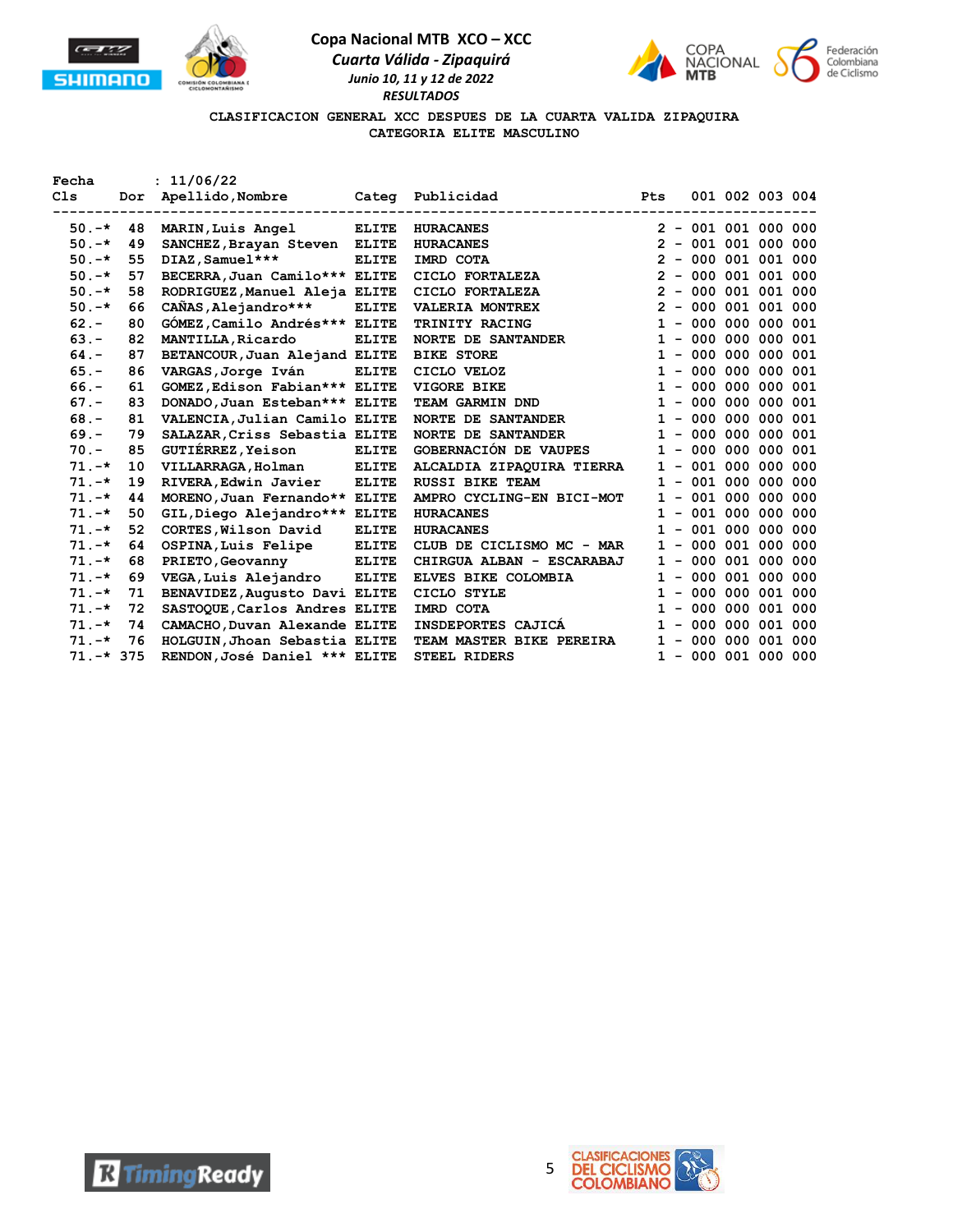



### **CLASIFICACION XCC CUARTA VALIDA ZIPAQUIRÁ CATEGORIA MASTER UNICA**

| Fecha           | : 11/06/22                        |               |                                                                                        |                 |                   |
|-----------------|-----------------------------------|---------------|----------------------------------------------------------------------------------------|-----------------|-------------------|
|                 |                                   |               | Cls Dor Apellido, Nombre Categ Publicidad                                              | Tiempos         | Diferencia        |
| $\mathbf{1}$    |                                   |               | __________________________________<br>2025 Fernando Antonio,NIÑ MASTER CLUB RUSSI BIKE | 00:20:54        |                   |
| $\overline{2}$  | 2010 Juan Carlos, TORRES MASTER   |               | IMCRDZ ZIPAQUIRA TIEERRA                                                               | 00:21:29        | $35$ seq.         |
| 3               | 2018 Oscar Humberto, FLORE MASTER |               | PACHO XC RUEDA LIBRE                                                                   | 00:21:34        | $40 \text{ seq.}$ |
| 4               | 3005 John Jairo, BOTERO MASTER    |               | <b>BIKEHOUSE TREK</b>                                                                  | 00:21:38        | $44 \text{ seq.}$ |
|                 |                                   |               |                                                                                        |                 |                   |
| 5               | 2001 Daniel, JIMENEZ MASTER       |               | CLUB SIN FRONTERAS SEVILL                                                              | 00:22:01        | $1:07$ min.       |
| 6               | 2004 Pablo Arturo, PENAGOS MASTER |               | EQUIPO SPECIALIZED TUGO                                                                | 00:22:19        | $1:25$ min.       |
| 7               | 3006 Fabian, SANCHEZ              | <b>MASTER</b> | <b>INDEPENDIENTE</b>                                                                   | 00:22:36        | $1:42$ min.       |
| 8               | 4012 Juan Alexander, GUEVA MASTER |               | <b>HECTOR QUINTERO</b>                                                                 | 00:23:05        | $2:11$ min.       |
| 9               | 3001 Juan Carlos, CORTES MASTER   |               | I.M.R.D. TOCANCIPÁ                                                                     | 00:23:08        | $2:14$ min.       |
| 10              | 2021 John Jairo, OSPINA MASTER    |               | <b>FULLBIKE SOLUTIONS</b>                                                              | 00:23:16        | $2:22$ min.       |
| 11              | 2030 Wilson Arturo, FORERO MASTER |               | ROUTE 69                                                                               | 00:24:01        | $3:07$ min.       |
| 12 <sup>2</sup> | 2027 Hector Fabio, CARDONA MASTER |               | CLUB ELITE CYCLING IBAGUE                                                              | 00:24:33        | $3:39$ min.       |
| 13              | 2002 Victor Alfonso, RODRI MASTER |               | ALCADIA DE COGUA                                                                       | 00:24:39        | $3:45$ min.       |
| 14              | 2012 Luis, MAHECHA MASTER         |               | SOACHA AVANZA CICLOSOACHA                                                              | 00:24:39        | $3:45$ min.       |
| 15              | 3016 Carlos Andres, CELY MASTER   |               | LEMARK BIKE                                                                            | 00:24:49        | $3:55$ min.       |
| 16              | 2019 Jairo Alonso, HERRERA MASTER |               | $CICLO$ FORTALEZA $00:25:18$                                                           |                 | $4:24$ min.       |
| 17              | 2003 Luis Enrique, GARCÍA MASTER  |               | ESPACIO Y DISEÑO KOSTA AZ -1VTA                                                        |                 |                   |
| 18              | 3012 Cesar Uriel, BALLESTE MASTER |               | TEAM LEMARK                                                                            | $-1 \nabla T A$ |                   |
| 19              | 4002 Victor, VASQUEZ MASTER       |               | TEAM DARWIN VALENCIA                                                                   | $-3VTA$         |                   |

**Corredores clasificados : 19**

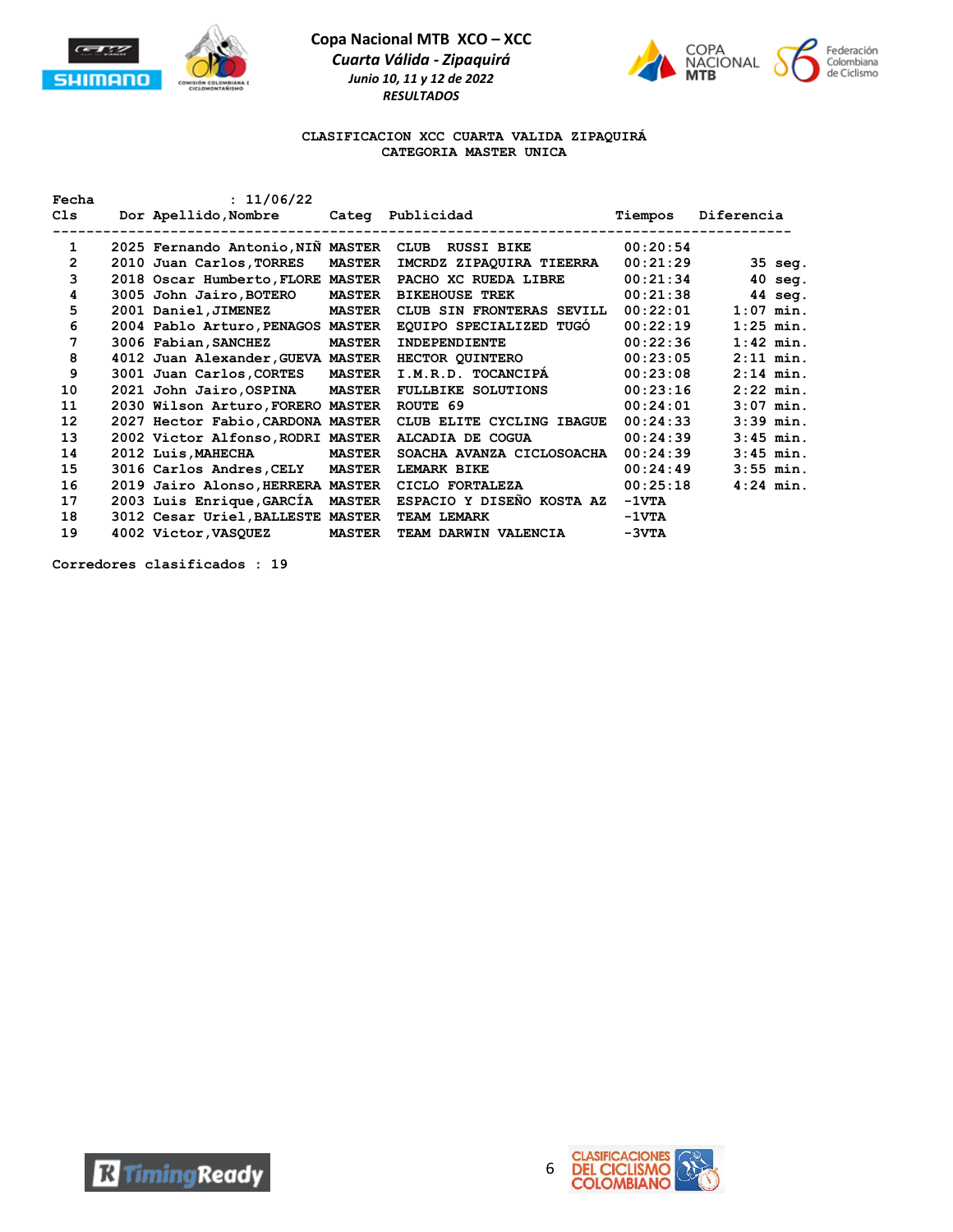



**CLASIFICACION GENERAL XCC DESPUES DE LA CUARTA VALIDA ZIPAQUIRA CATEGORIA MASTER UNICA**

| Fecha          | : 11/06/22                     |               |                           |     |  |                       |  |
|----------------|--------------------------------|---------------|---------------------------|-----|--|-----------------------|--|
| C1s            | Dor Apellido, Nombre           |               | Categ Publicidad          | Pts |  | 001 002 003 004       |  |
|                |                                |               |                           |     |  |                       |  |
| 1.- 2018       | Oscar Humberto, FLOREZ         | <b>MASTER</b> | PACHO XC RUEDA LIBRE      |     |  | 139 - 030 036 040 033 |  |
| $2. - 2010$    | Juan Carlos, TORRES            | <b>MASTER</b> | IMCRDZ ZIPAQUIRA TIEERRA  |     |  | 135 - 040 040 019 036 |  |
| $3. - 2004$    | Pablo Arturo, PENAGOS          | <b>MASTER</b> | EQUIPO SPECIALIZED TUGO   |     |  | 111 - 027 023 036 025 |  |
| $4. - 3006$    | Fabian, SANCHEZ                | <b>MASTER</b> | INDEPENDIENTE             |     |  | 103 - 023 030 027 023 |  |
| $5. - 3005$    | John Jairo, BOTERO             | <b>MASTER</b> | <b>BIKEHOUSE TREK</b>     |     |  | 99 - 036 033 000 030  |  |
| $6. - 2003$    | Luis Enrique, GARCIA           | <b>MASTER</b> | ESPACIO Y DISENO KOSTA AZ |     |  | 70 - 033 000 030 007  |  |
| $7. - 3001$    | Juan Carlos, CORTES            | <b>MASTER</b> | I.M.R.D. TOCANCIPA        |     |  | 64 - 019 015 011 019  |  |
| $8. - 2025$    | Fernando Antonio, NINO         | <b>MASTER</b> | CLUB RUSSI BIKE           |     |  | 53 - 000 000 013 040  |  |
| $9. - 2006$    | Jhon Alexander, RENDON         | <b>MASTER</b> | <b>STEEL RIDER</b>        |     |  | 52 - 025 027 000 000  |  |
| $10. - 2021$   | John Jairo, OSPINA             | <b>MASTER</b> | <b>FULLBIKE SOLUTIONS</b> |     |  | 44 - 000 019 008 017  |  |
| $11. - 2001$   | Daniel, JIMENEZ                | <b>MASTER</b> | CLUB SIN FRONTERAS SEVILL |     |  | 42 - 000 000 015 027  |  |
| $12 - 2011$    | Jesus Daniel, GIRALDO          | <b>MASTER</b> | MOLIENDA CAFE             |     |  | 41 - 001 017 023 000  |  |
| $13 - 2002$    | Victor Alfonso, RODRIGU MASTER |               | ALCADIA DE COGUA          |     |  | 38 - 009 008 010 011  |  |
| $14. - 2005$   | Felipe, OSPINA                 | <b>MASTER</b> | <b>STEEL RIDER</b>        |     |  | 38 - 017 021 000 000  |  |
| $15. - 3007$   | Juan Fernando, FRANCO          | <b>MASTER</b> | <b>VALLE</b>              |     |  | 33 - 000 000 033 000  |  |
| $16. - 3014$   | Faber Julian, MARIN            | <b>MASTER</b> | <b>PEREIRA</b>            |     |  | 32 - 000 011 021 000  |  |
| $17. - 2012$   | Luis, MAHECHA                  | <b>MASTER</b> | SOACHA AVANZA CICLOSOACHA |     |  | 31 - 011 010 000 010  |  |
| $18 - 4012$    | Juan Alexander, GUEVARA MASTER |               | HECTOR QUINTERO           |     |  | 28 - 000 007 000 021  |  |
| $19.-*2017$    | Jose Leonardo, SANTANA         | <b>MASTER</b> | IMRD CHIA RIDERS          |     |  | 25 - 000 025 000 000  |  |
| $19.-*2028$    | Victor Alfonso, ALVAREZ MASTER |               | LA OFICINA TEAM BIKE      |     |  | 25 - 000 000 025 000  |  |
| $21. - 2013$   | Andres Felipe, ARANGO          | <b>MASTER</b> | LEVEL UP                  |     |  | 24 - 007 000 017 000  |  |
| $22 - 2015$    | Carlos Andres, BORJA           | <b>MASTER</b> | <b>VALLE</b>              |     |  | 22 - 013 009 000 000  |  |
| $23 - 4007$    | Juan Diego, OCAMPO             | <b>MASTER</b> | DR. JUAN DIEGO CAMPO      |     |  | 21 - 021 000 000 000  |  |
| $24. - 2027$   | Hector Fabio, CARDONA          | <b>MASTER</b> | CLUB ELITE CYCLING IBAGUE |     |  | 19 - 000 000 006 013  |  |
| $25. - 2019$   | Jairo Alonso, HERRERA          | <b>MASTER</b> | CICLO FORTALEZA           |     |  | 18 - 000 006 004 008  |  |
| $26. - 5005$   | Marco Antonio, GOMEZ           | <b>MASTER</b> | I.M.R.D SESQUILE-RIDERS   |     |  | 18 - 015 000 003 000  |  |
| $27. - 2014$   | Miguel Angel, MONTOYA          | <b>MASTER</b> | LEVEL UP                  |     |  | 17 - 008 000 009 000  |  |
| $28 - 2030$    | Wilson Arturo, FORERO C MASTER |               | ROUTE 69                  |     |  | 15 - 000 000 000 015  |  |
| $29. - 2023$   | Deibys Ferney, SEGURA          | <b>MASTER</b> | INDEPENDIENTE             |     |  | 13 - 000 013 000 000  |  |
| $30. - 3002$   | Jhon Fredy, DUQUE              | <b>MASTER</b> | MANZUR RACING TEAM        |     |  | 11 - 004 000 007 000  |  |
| $31 - 3016$    | Carlos Andres, CELY            | <b>MASTER</b> | <b>LEMARK BIKE</b>        |     |  | 10 - 000 000 001 009  |  |
| $32 - 2016$    | Luis Alberto, TOKIKA           | <b>MASTER</b> | <b>VALLE</b>              |     |  | 10 - 010 000 000 000  |  |
| $33 - 3012$    | Cesar Uriel, BALLESTERO MASTER |               | TEAM LEMARK               |     |  | 7 - 000 000 001 006   |  |
| $34 - 4002$    | Victor, VASQUEZ                | <b>MASTER</b> | TEAM DARWIN VALENCIA      |     |  | 7 - 001 000 001 005   |  |
| $35 - 3003$    | Andres Javier, ORTEGA          | <b>MASTER</b> | <b>BIKES PLUS</b>         |     |  | $7 - 002 000 005 000$ |  |
| $36. -*2008$   | Darwin, VALENCIA               | <b>MASTER</b> | TEAM DARWIN VALENCIA      |     |  | $6 - 006 000 000 000$ |  |
| $36. - * 4003$ | Frederick Armando, GUTI MASTER |               | I.M.R.D CHIA RIDERS       |     |  | $6 - 001 005 000 000$ |  |
| $38. - * 4004$ | Omar Yesid, VARGAS             | <b>MASTER</b> | I.M.R.D CHIA RIDERS       |     |  | $5 - 001 004 000 000$ |  |
| $38. - * 4006$ | Antonio Carlos, MADARIA MASTER |               | SOACHA AVANZA CICLOTEQUEN |     |  | 5 - 005 000 000 000   |  |
| $40. - 5009$   | Rodolfo, ARBELAEZ              | <b>MASTER</b> | <b>QUINDIO</b>            |     |  | 4 - 000 002 002 000   |  |
| 41.-*2007      | Jaidiver, SEPULVEDA            | <b>MASTER</b> | STEEL RIDER               |     |  | $3 - 0030000000000$   |  |
| $41.-*4014$    | Sergio, BUSTAMANTE GIRA MASTER |               | CDM MANZUR RACING         |     |  | $3 - 000003000000$    |  |
| $43.-*3010$    | Juan Diego, PINEDA             | <b>MASTER</b> | CDM MANZUR RACING         |     |  | $1 - 000 000 001 000$ |  |
| 43. - * 3013   | John Alexander, DIAZ           | <b>MASTER</b> | <b>POLIBIKES</b>          |     |  | $1 - 001 000 000 000$ |  |
| 43. - * 3015   | Yesid Antonio, BARON           | <b>MASTER</b> | IMRD COTA                 |     |  | $1 - 000001000000$    |  |
| $43.-*5003$    | Oscar Adolfo, VARELA           | <b>MASTER</b> | ELITE CYCLING IBAGUE      |     |  | $1 - 001 000 000 000$ |  |
| $43. -*6005$   | William Ferley, ARIZA          | <b>MASTER</b> | I.M.R.D CHIA RIDERS       |     |  | $1 - 001 000 000 000$ |  |
| $43.-*6117$    | Claudio Gerardo, TALAGA MASTER |               | NO CLUB                   |     |  | $1 - 001 000 000 000$ |  |



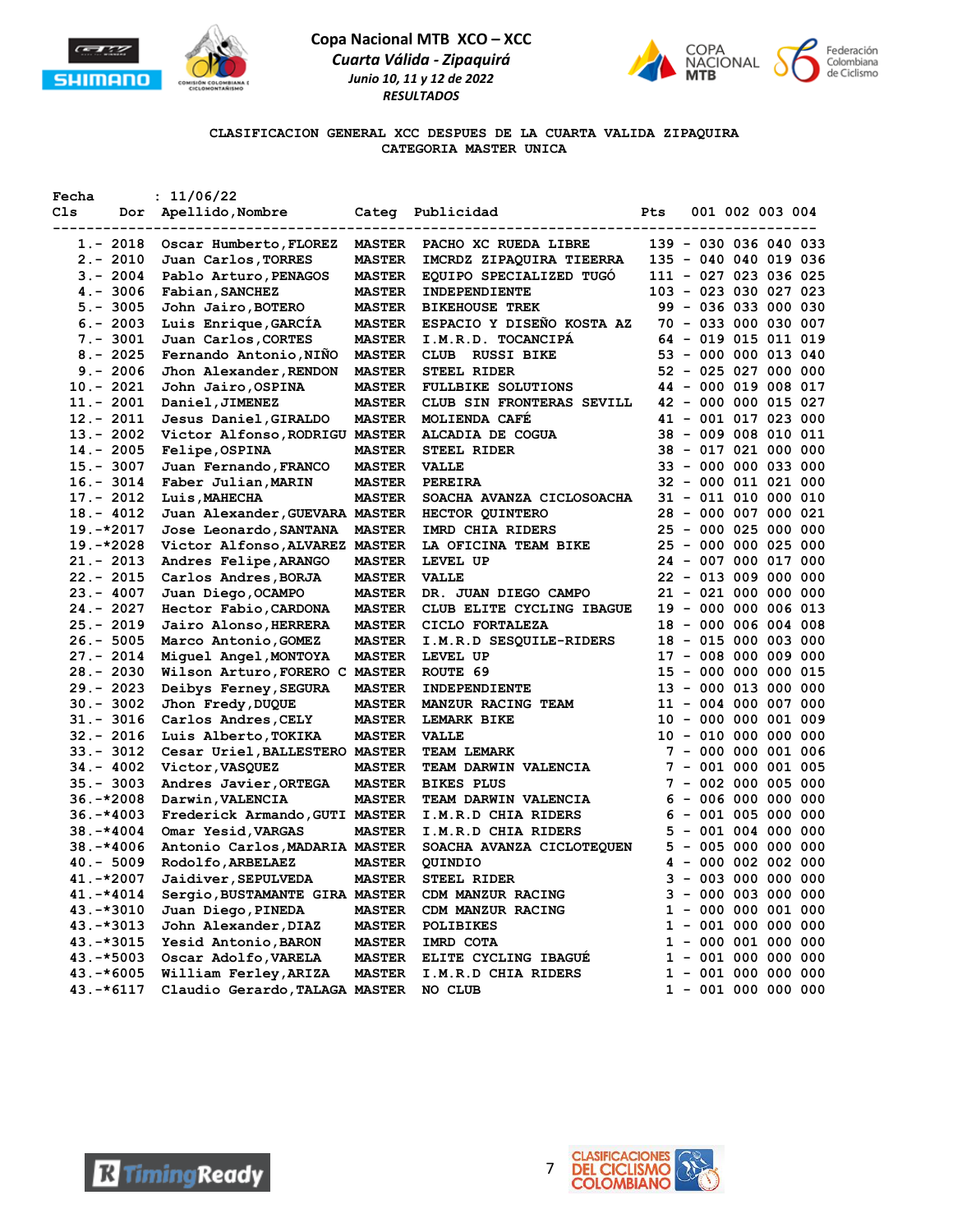





**CLASIFICACION XCC CUARTA VALIDA ZIPAQUIRÁ CATEGORIA PREJUVENIL B MASCULINO**

| Fecha          | : 11/06/22                       |        |                                                                    |          |             |
|----------------|----------------------------------|--------|--------------------------------------------------------------------|----------|-------------|
| Cls            | Dor Apellido, Nombre             |        | Categ Publicidad<br>-------------------------<br>----------------- | Tiempos  | Diferencia  |
| 1              |                                  |        | 807 HERNANDEZ, Jairo Alej PREJ B BIKING VILLAGE TEAM               | 00:21:02 |             |
| $\overline{2}$ | 805 BENAVIDES, Juan Jose PREJ B  |        | <b>BICIPLANET</b>                                                  | 00:21:02 | mt.         |
| 3              | 809 MURCIA, Jaider Daniel PREJ B |        | ALCALDIA COGUA                                                     | 00:21:56 | 54 seg.     |
| 4              | 839 VASQUEZ, David Alejan PREJ B |        | C.CAÑA Y TRAPICHE-IMDER P                                          | 00:22:01 | 59 seg.     |
| 5              | 817 JIMENEZ, Jonathan Jav PREJ B |        | ALCALDIA COGUA                                                     | 00:22:23 | $1:21$ min. |
| 6              | 834 CANDIL, Juan Sebastia PREJ B |        | I.M.R.D SESQUILE-CICLO FO                                          | 00:22:37 | $1:35$ min. |
| 7              | 833 DIAZ,Juan Jose               | PREJ B | I.M.R.D SESQUILE-RIDERS                                            | 00:22:52 | $1:50$ min. |
| 8              | 801 BAEZ, Cristhian Santi PREJ B |        | IMRD TOCANCIPA                                                     | 00:22:57 | $1:55$ min. |
| 9              | 806 ORTEGA, Esteban Alexa PREJ B |        | <b>BICIPLANET</b>                                                  | 00:23:09 | $2:07$ min. |
| 10             | 849 GOMEZ, Juan David            | PREJ B | ALCALDIA COGUA                                                     | 00:23:24 | $2:22$ min. |
| 11             | 860 GOMEZ, Johan Steven          | PREJ B | FREEVIA SPORT                                                      | 00:23:35 | $2:33$ min. |
| 12             | 865 GOMEZ, Nestor Alexand PREJ B |        | SPECIALIZED TUGO                                                   | 00:23:36 | $2:34$ min. |
| 13             | 881 GARCIA ROZO, Ivan San PREJ B |        | INDEPORTES BOYACA BRC                                              | 00:23:36 | $2:34$ min. |
| 14             | 861 SANDOVAL, Santiago           | PREJ B | ADVENTURE KISOU MADRID                                             | 00:23:36 | $2:34$ min. |
| 15             | 864 ALMEIDA, Juan Esteban PREJ B |        | CLUB LOS CONTRAMONTAÑA BO                                          | 00:23:37 | $2:35$ min. |
| 16             | 832 MOLANO, Santiago Alej PREJ B |        | EQUIPO GW SHIMANO                                                  | 00:23:48 | $2:46$ min. |
| 17             | 828 BENAVIDES, Jaider Ale PREJ B |        | IMCRDZ ZIPAQUIRA TIEERRA                                           | 00:23:54 | $2:52$ min. |
| 18             | 869 CRUZ, Jeferson Andrey PREJ B |        | CICLOMONTANEROS XUACHA AV                                          | 00:23:56 | $2:54$ min. |
| 19             | 830 ROJAS, Urian                 | PREJ B | CLUB DEP. DND CYCLING                                              | 00:24:03 | $3:01$ min. |
| 20             | 810 GUERRERO, Daniel Andr PREJ B |        | <b>ALCALDIA COGUA</b>                                              | 00:24:03 | $3:01$ min. |
| 21             | 829 SALAZAR, Carlos Danie PREJ B |        | IMCRDZ ZIPAQUIRA TIEERRA                                           | 00:24:08 | $3:06$ min. |
| 22             | 820 VELASQUEZ, Duham Sant PREJ B |        | EQUIPO SPECIALIZED TUGO                                            | 00:24:08 | $3:06$ min. |
| 23             | 803 CARDONA, Jean Pool           | PREJ B | CLUB SIN FRONTERAS SEVILL                                          | 00:24:14 | $3:12$ min. |
| 24             | 882 PARRA CASTRO, Ivan St PREJ B |        | INDEPORTES BOYACA BRC                                              | 00:24:30 | $3:28$ min. |
| 25             | 816 RINCON, Sebastian Dav PREJ B |        | ESC. TALENTOS CHIQUINQUIRE                                         | 00:24:32 | $3:30$ min. |
| 26             | 851 OSORIO, Jhon Henry           | PREJ B | JERONIMUS NACIDOS PARA GA                                          | 00:24:49 | $3:47$ min. |
| 27             | 824 MONTILLA, Angel David PREJ B |        | TEAM DARWIN VALENCIA                                               | 00:25:02 | $4:00$ min. |
| 28             | 867 RUGE, Johan Eduardo          | PREJ B | ALCALDÍA DE LENGUAZAQUE                                            | -1vta    |             |
| 29             | 885 SARAY DELGADO, Yeiron PREJ B |        | RAFAEL ANTONIO SARAY                                               | -1vta    |             |
| 30             | 825 BRAVO, Felipe                | PREJ B | CLUB MINERO AMAGA                                                  | -1vta    |             |
| 31             | 846 HERNANDEZ, Camilo Est PREJ B |        | SOACHA AVANZA CICLOTEQUEN                                          | -1vta    |             |
| 32             | 847 MORENO, Luis Carlos          | PREJ B | SOACHA AVANZA CICLOSOACHA                                          | -1vta    |             |
| 33             | 826 MEJIA, Santiago              | PREJ B | CLUB MINERO AMAGA                                                  | -1vta    |             |
| 34             | 843 OTALORA, Duban Felipe PREJ B |        | ALCALDIA COGUA                                                     | $-2VTA$  |             |
| 35             | 878 RIVAS TABARES, Edwin PREJ B  |        | LEJANIAS VIVE CICLISMO                                             | -2vta    |             |
| 36             | 880 BALLEN, Juan Esteban         | PREJ B | CLUB MC MARTICA CORTES                                             | $-2VTA$  |             |
| 37             | 879 CASTRO SANDOVAL, Juan PREJ B |        | LEJANIAS VIVE CICLISMO                                             | $-2VTA$  |             |
| 38             | 844 PANCHE, Luis Santiago PREJ B |        | SOACHA AVANZA MTB IMRDS                                            | $-2VTA$  |             |
| 39             | 883 GONZALEZ TOVAR, Oscar PREJ B |        | INDEPORTES BOYACA BRC                                              | $-2VTA$  |             |
| 40             | 845 SOSSA, Angel Samuel          | PREJ B | SOACHA AVANZA MTB IMRDS                                            | $-2VTA$  |             |
| 41             | 808 AGUILAR, Juan David          | PREJ B | ALCALDIA COGUA                                                     | $-3VTA$  |             |
| 42             | 862 BELTRAN, Jefferson           | PREJ B | ELITE CYCLING IBAGUE                                               | $-3VTA$  |             |
| 43             | 831 MICOLTA, Santiago            | PREJ B | <b>BOTERO BIKES</b>                                                | $-3VTA$  |             |
| 44             | 853 GOMEZ, Linconl               | PREJ B | JERONIMUS NACIDOS PARA GA                                          | $-3VTA$  |             |
| 45             | 887 MERCHAN, Andres Felip PREJ B |        | TEAM ELITE CYCLING                                                 | $-3VTA$  |             |
| 46             | 842 RODRIGUEZ, Jonathan          | PREJ B | <b>ALCALDIA COGUA</b>                                              | $-3VTA$  |             |

**Corredores clasificados : 46**

**Corredores retirados en la etapa**

 **-- 838 MONTOYA,Samuel PREJ B CLUB MONTANBIKE CATS** 

**-----------------------------------------------------------------------------------**



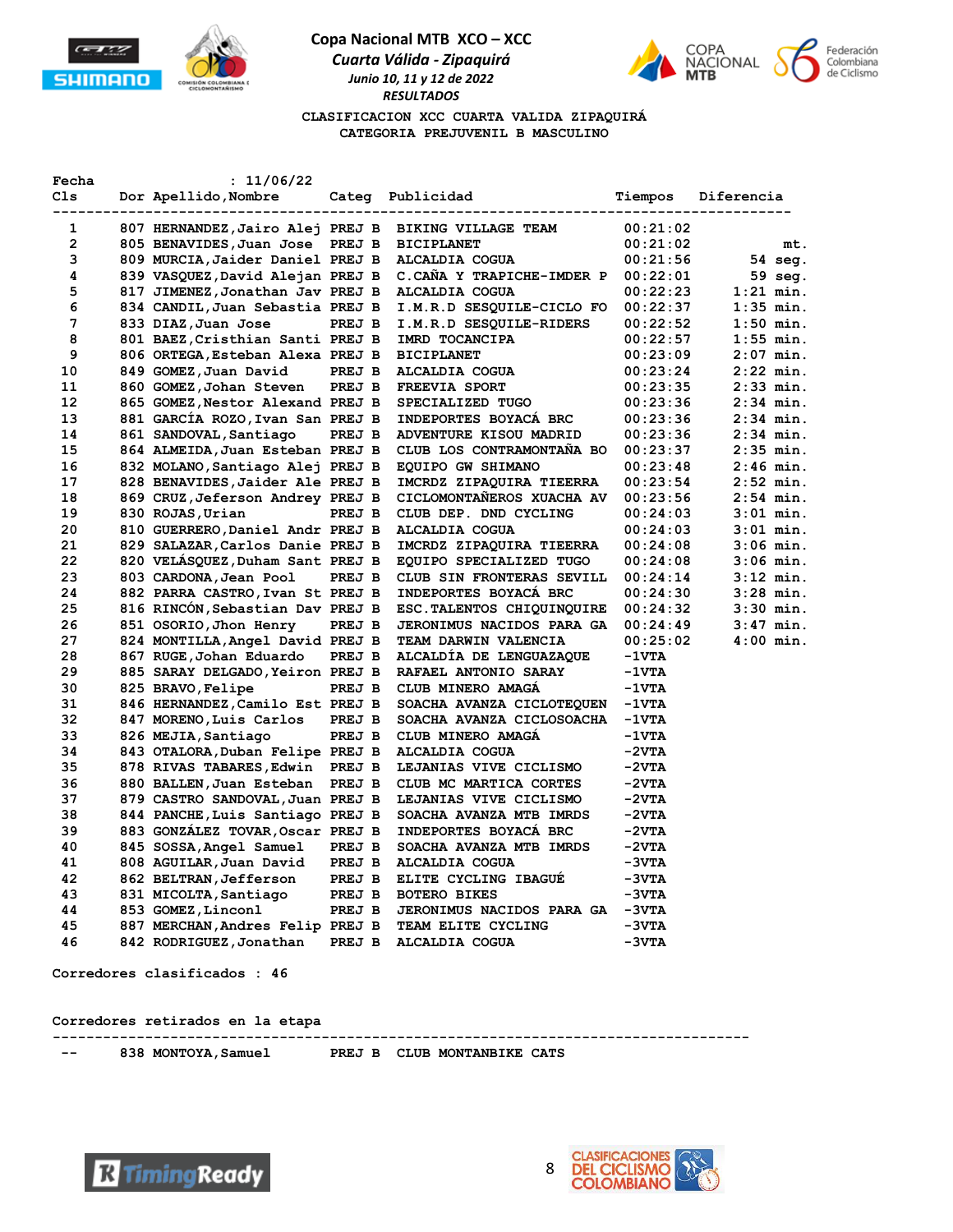





**CLASIFICACION GENERAL XCC DESPUES DE LA CUARTA VALIDA ZIPAQUIRA CATEGORIA PREJUVENIL B MASCULINO**

| Fecha      |     | : 11/06/22                     |        |                                  |     |  |                       |  |
|------------|-----|--------------------------------|--------|----------------------------------|-----|--|-----------------------|--|
| Cls        | Dor | Apellido, Nombre               |        | Categ Publicidad                 | Pts |  | 001 002 003 004       |  |
|            |     |                                |        |                                  |     |  |                       |  |
| $1.-$      | 839 | VASQUEZ, David Alejandr PREJ B |        | C.CANA Y TRAPICHE-IMDER P        |     |  | 133 - 040 030 033 030 |  |
| $2. -$     | 809 | MURCIA, Jaider Daniel          | PREJ B | ALCALDIA COGUA                   |     |  | 127 - 027 040 027 033 |  |
| 3.-        | 807 | HERNANDEZ, Jairo Alejan PREJ B |        | <b>BIKING VILLAGE TEAM</b>       |     |  | 98 - 006 027 025 040  |  |
| 4. –       | 860 | GOMEZ, Johan Steven            | PREJ B | <b>FREEVIA SPORT</b>             |     |  | 98 - 036 011 036 015  |  |
| $5. -$     | 832 | MOLANO, Santiago Alejan PREJ B |        | EQUIPO GW SHIMANO                |     |  | 87 - 033 033 013 008  |  |
| $6. -$     | 806 | ORTEGA, Esteban Alexand PREJ B |        | <b>BICIPLANET</b>                |     |  | 82 - 023 025 015 019  |  |
| $7. -$     | 805 | BENAVIDES, Juan Jose           | PREJ B | <b>BICIPLANET</b>                |     |  | 80 - 001 036 007 036  |  |
| $8 -$      | 817 | JIMENEZ, Jonathan Javie PREJ B |        | <b>ALCALDIA COGUA</b>            |     |  | 75 - 008 023 017 027  |  |
| $9. -$     | 861 | SANDOVAL, Santiago             | PREJ B | ADVENTURE KISOU MADRID           |     |  | 74 - 025 009 030 010  |  |
| $10. -$    | 834 | CANDIL, Juan Sebastian         | PREJ B | I.M.R.D SESQUILE-CICLO FO        |     |  | 63 - 030 000 008 025  |  |
| $11. -$    | 833 | DIAZ, Juan Jose                | PREJ B | I.M.R.D SESQUILE-RIDERS          |     |  | 62 - 019 015 005 023  |  |
| $12. -$    | 865 | GOMEZ, Nestor Alexander PREJ B |        | SPECIALIZED TUGO                 |     |  | 53 - 000 000 040 013  |  |
| $13 -$     | 803 | CARDONA, Jean Pool             | PREJ B | CLUB SIN FRONTERAS SEVILL        |     |  | 42 - 010 008 023 001  |  |
| $14. -$    | 849 | GOMEZ, Juan David              | PREJ B | ALCALDIA COGUA                   |     |  | 38 - 001 019 001 017  |  |
| $15. -$    | 842 | RODRIGUEZ, Jonathan            | PREJ B | <b>ALCALDIA COGUA</b>            | 35. |  | - 009 006 019 001     |  |
| $16. -$    | 830 | ROJAS, Urian                   | PREJ B | CLUB DEP. DND CYCLING            |     |  | 34 - 013 013 003 005  |  |
| $17. -$    | 820 | VELASQUEZ, Duham Santia PREJ B |        | EQUIPO SPECIALIZED TUGO          |     |  | 30 - 007 021 000 002  |  |
| $18. -$    | 825 | <b>BRAVO, Felipe</b>           | PREJ B | CLUB MINERO AMAGA                |     |  | 28 - 005 001 021 001  |  |
| $19. -$    | 864 | ALMEIDA, Juan Esteban          | PREJ B | CLUB LOS CONTRAMONTAÑA BO        |     |  | 26 - 000 007 010 009  |  |
| $20. -$    | 801 | BAEZ, Cristhian Santiag PREJ B |        | IMRD TOCANCIPA                   |     |  | 24 - 001 001 001 021  |  |
| $21. -$    | 829 | SALAZAR, Carlos Daniel         | PREJ B | IMCRDZ ZIPAQUIRA TIEERRA         |     |  | 24 - 021 000 000 003  |  |
| $22 -$     | 846 | HERNANDEZ, Camilo Esteb PREJ B |        | SOACHA AVANZA CICLOTEQUEN        | 23  |  | - 001 010 011 001     |  |
| $23 -$     | 808 | AGUILAR, Juan David            | PREJ B | ALCALDIA COGUA                   |     |  | 21 - 001 017 002 001  |  |
| $24. -$    | 850 | AGUIAR, Daniel                 | PREJ B | EQUIPO THE CICLERY               |     |  | 19 - 017 001 001 000  |  |
| $25. -$    | 848 | GAITAN, Santiago               | PREJ B | SOACHA AVANZA CICLOSOACHA        |     |  | 16 - 015 001 000 000  |  |
| $26. -$    | 811 | CHITAN, Andres Felipe          | PREJ B | <b>BICIPLANET</b>                |     |  | 15 - 002 004 009 000  |  |
| $27. -$    | 869 | CRUZ, Jeferson Andrey          | PREJ B | CICLOMONTANEROS XUACHA AV        |     |  | 12 - 000 005 001 006  |  |
| $28. -$    | 836 | MENDOZA, Julián                | PREJ B | CLUB MONTANBIKE CATS             |     |  | 12 - 011 001 000 000  |  |
| $29. -$    | 881 | GARCIA ROZO, Ivan Santi PREJ B |        | INDEPORTES BOYACA BRC            |     |  | 11 - 000 000 000 011  |  |
| $30 -$     | 828 | BENAVIDES, Jaider Alexi PREJ B |        | IMCRDZ ZIPAQUIRA TIEERRA         |     |  | 9 - 001 001 000 007   |  |
| $31 -$     | 824 | MONTILLA, Angel David          | PREJ B | <b>TEAM DARWIN VALENCIA</b>      |     |  | $9 - 003 001 004 001$ |  |
| $32 -$     | 810 | GUERRERO, Daniel Andres PREJ B |        | <b>ALCALDIA COGUA</b>            |     |  | 7 - 001 001 001 004   |  |
| $33 -$     | 874 | CAPOTE, Juan Diego             | PREJ B | QUILICHAO CLUB                   | 6   |  | - 000 000 006 000     |  |
| $34. -$    | 847 | MORENO, Luis Carlos            | PREJ B | SOACHA AVANZA CICLOSOACHA        |     |  | 5 - 001 003 000 001   |  |
| $35. -$    | 855 | GIL, Johan Manuel              | PREJ B | <b>VALLE</b>                     | 5.  |  | - 004 001 000 000     |  |
| $36. -$    | 816 | RINCÓN, Sebastian David PREJ B |        | ESC. TALENTOS CHIQUINQUIRE       |     |  | 4 - 001 001 001 001   |  |
| $37. -$    | 851 | OSORIO, Jhon Henry             | PREJ B | <b>JERONIMUS NACIDOS PARA GA</b> |     |  | 4 - 001 001 001 001   |  |
| 38.-       | 826 | MEJIA, Santiago                | PREJ B | CLUB MINERO AMAGA                |     |  | 4 - 001 001 001 001   |  |
| 39.–       | 843 | OTALORA, Duban Felipe          | PREJ B | ALCALDIA COGUA                   | 4   |  | $-001001001001$       |  |
| $40. -$    | 831 | MICOLTA, Santiago              | PREJ B | <b>BOTERO BIKES</b>              | 4   |  | - 001 001 001 001     |  |
| 41.-       | 853 | GOMEZ, Linconl                 | PREJ B | <b>JERONIMUS NACIDOS PARA GA</b> |     |  | 4 - 001 001 001 001   |  |
| 42.-       | 867 | RUGE, Johan Eduardo            | PREJ B | ALCALDÍA DE LENGUAZAQUE          |     |  | $3 - 000002000001$    |  |
| 43.-       | 844 | PANCHE, Luis Santiago          | PREJ B | SOACHA AVANZA MTB IMRDS          |     |  | $3 - 000001001001$    |  |
| 44.-       | 845 | SOSSA, Angel Samuel            | PREJ B | SOACHA AVANZA MTB IMRDS          |     |  | 3 - 000 001 001 001   |  |
| $45.-*802$ |     | ALARCON, Javier                | PREJ B | CLUB SIN FRONTERAS SEVILL        |     |  | 3 - 001 001 001 000   |  |
| 45.-* 818  |     | <b>GAVIRIA, Gerson</b>         | PREJ B | ELITE CYCLING IBAGUE             |     |  | $3 - 001001001000$    |  |
| 45.-* 838  |     | MONTOYA, Samuel                | PREJ B | CLUB MONTANBIKE CATS             |     |  | $3 - 001 001 001 000$ |  |
| $45.-*841$ |     | CORRALES, Gabriel Andre PREJ B |        | C.CAÑA Y TRAPICHE IMDER P        |     |  | $3 - 001 001 001 000$ |  |
| 49.-       | 862 | <b>BELTRAN, Jefferson</b>      | PREJ B | ELITE CYCLING IBAGUE             |     |  | $2 - 000001000001$    |  |
| $50.-*819$ |     | GARCIA, Andres Camilo          | PREJ B | ELITE CYCLING IBAGUE             |     |  | $2 - 001 001 000 000$ |  |
| $50.-*821$ |     | <b>FIAGA, Felipe</b>           | PREJ B | <b>SANTURBIKE</b>                |     |  | $2 - 001 001 000 000$ |  |
| 50.-* 822  |     | CRUZ, Juan David               | PREJ B | <b>TEAM DARWIN VALENCIA</b>      |     |  | $2 - 001 001 000 000$ |  |
| $50.-*823$ |     | RIVERA, Luis Esteban           | PREJ B | <b>TEAM DARWIN VALENCIA</b>      |     |  | $2 - 001 001 000 000$ |  |
| $50.-*827$ |     | FRANCO, Samuel                 | PREJ B | F MIGUEL L R LIBRE               |     |  | $2 - 001 001 000 000$ |  |



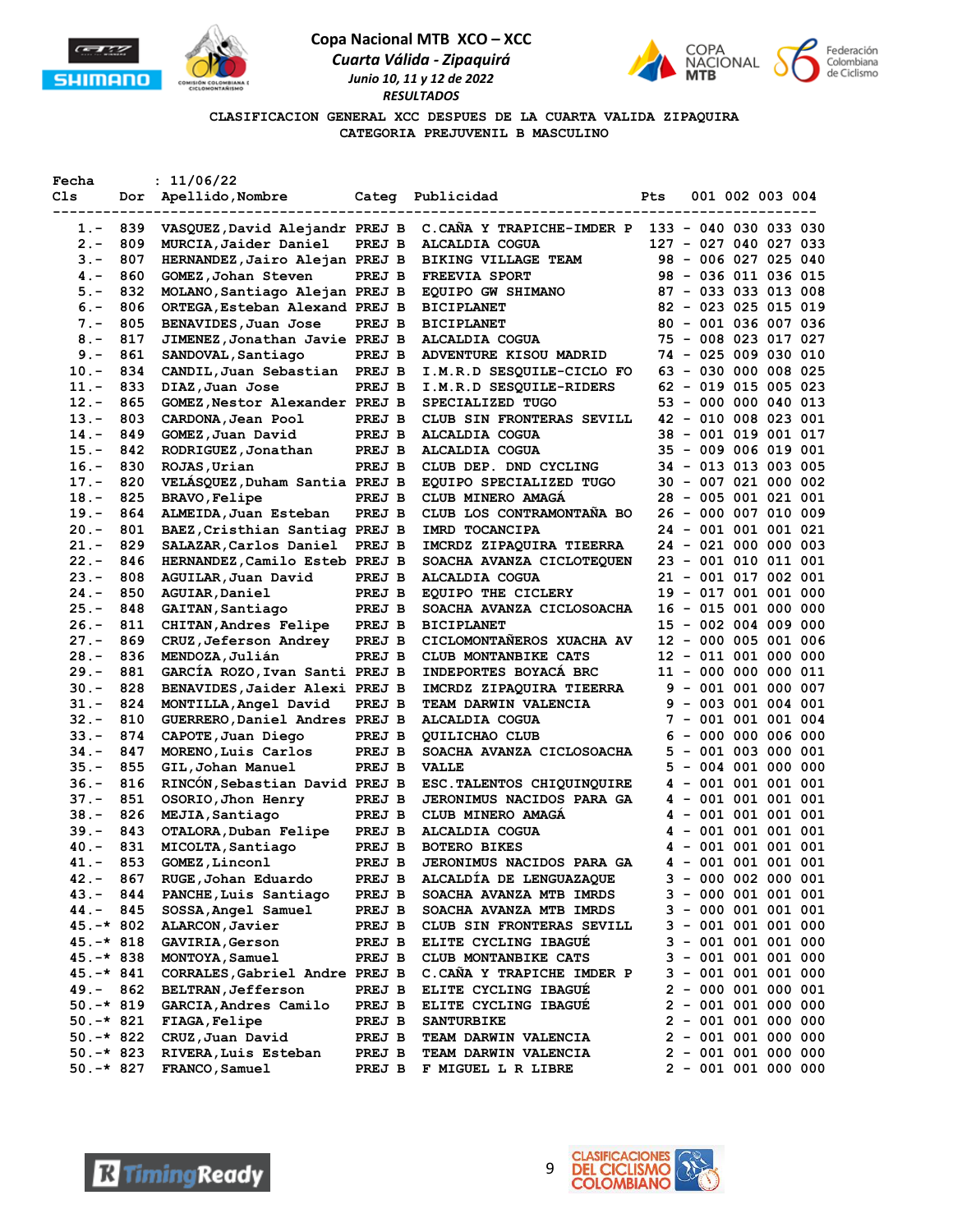





**CLASIFICACION GENERAL XCC DESPUES DE LA CUARTA VALIDA ZIPAQUIRA CATEGORIA PREJUVENIL B MASCULINO**

| Fecha        |     | : 11/06/22                     |        |                                  |              |                       |  |  |
|--------------|-----|--------------------------------|--------|----------------------------------|--------------|-----------------------|--|--|
| Cls          | Dor | Apellido,Nombre                |        | Categ Publicidad                 | Pts          | 001 002 003 004       |  |  |
|              |     |                                |        |                                  |              |                       |  |  |
| $50. -* 835$ |     | ARENAS, Sebastian              | PREJ B | CLUB MONTANBIKE CATS             |              | $2 - 001 001 000 000$ |  |  |
| $50. -* 840$ |     | YANDUN, Juan David             | PREJ B | C.CAÑA Y TRAPICHE-IMDER P        |              | $2 - 001 000 001 000$ |  |  |
| $50. -* 852$ |     | BOTERO, Juan Daniel PREJ B     |        | <b>JERONIMUS NACIDOS PARA GA</b> |              | $2 - 000001001000$    |  |  |
| $50.-*854$   |     | CAMPOS, Nicolas                | PREJ B | <b>JERONIMUS NACIDOS PARA GA</b> |              | $2 - 001 000 001 000$ |  |  |
| $50. -* 857$ |     | MARTINEZ, Jorge Alejand PREJ B |        | <b>HURACANES</b>                 |              | $2 - 001 001 000 000$ |  |  |
| $50. -* 863$ |     | MANCERA, Jerónimo              | PREJ B | IMRD CHIA-RIDERS                 |              | $2 - 000001001000$    |  |  |
| $61 -$       | 882 | PARRA CASTRO, Ivan Stiv PREJ B |        | INDEPORTES BOYACÁ BRC            |              | $1 - 000 000 000 001$ |  |  |
| $62 -$       | 885 | SARAY DELGADO, Yeiron S PREJ B |        | <b>RAFAEL ANTONIO SARAY</b>      |              | $1 - 000 000 000 001$ |  |  |
| $63 -$       | 878 | RIVAS TABARES, Edwin           | PREJ B | LEJANIAS VIVE CICLISMO           | $\mathbf{1}$ | $-000000000001$       |  |  |
| $64. -$      | 880 | BALLEN, Juan Esteban           | PREJ B | CLUB MC MARTICA CORTES           |              | $1 - 000 000 000 001$ |  |  |
| $65. -$      | 879 | CASTRO SANDOVAL, Juan D PREJ B |        | LEJANIAS VIVE CICLISMO           |              | $1 - 000 000 000 001$ |  |  |
| $66. -$      | 883 | GONZALEZ TOVAR, Oscar F PREJ B |        | INDEPORTES BOYACA BRC            |              | $1 - 000 000 000 001$ |  |  |
| $67. -$      | 887 | MERCHAN, Andres Felipe PREJ B  |        | TEAM ELITE CYCLING               |              | $1 - 000 000 000 001$ |  |  |
| $68. -* 715$ |     | <b>BELTRA, Jefferson</b>       | PREJ B | ELITE CYCLING IBAGUE             |              | $1 - 001 000 000 000$ |  |  |
| $68. -* 804$ |     | <b>RESTREPO, Simon</b>         | PREJ B | CLUB SIN FRONTERAS SEVILL        |              | $1 - 001 000 000 000$ |  |  |
| $68. -* 812$ |     | PASTAS, Sebastian Mauri PREJ B |        | <b>BICIPLANET</b>                |              | $1 - 001 000 000 000$ |  |  |
| $68. -* 813$ |     | MARTINEZ, Jorge Nicolas PREJ B |        | <b>TREPADORES</b>                | $\mathbf{1}$ | $-001000000000$       |  |  |
| $68. -* 814$ |     | CHACON, Nicolas Alejand PREJ B |        | <b>BICIPLANET</b>                |              | $1 - 001 000 000 000$ |  |  |
| $68. -* 815$ |     | QUITIAN, Ivan Daniel PREJ B    |        | <b>TREPADORES</b>                |              | $1 - 001 000 000 000$ |  |  |
| $68. -* 837$ |     | <b>SANCHEZ, Mateo</b>          | PREJ B | CLUB MONTANBIKE CATS             |              | $1 - 001 000 000 000$ |  |  |
| $68. -* 856$ |     | DOMINGUEZ, Miquel Santi PREJ B |        | <b>HURACANES</b>                 | $\mathbf{1}$ | $-001000000000$       |  |  |
| $68. -* 866$ |     | GALLEGO, Daniel Santiag PREJ B |        | TEAM GARMIN MULTITECH KTM        |              | $1 - 000001000000$    |  |  |
| $68. -* 868$ |     | CAMPOS PEÑA, Sebastián PREJ B  |        | SIMIRIDERS QUIROGA               |              | $1 - 000001000000$    |  |  |
| $68. -* 872$ |     | GRIJALBA, Johan Andres PREJ B  |        | <b>BICIPLANET</b>                |              | $1 - 000 000 001 000$ |  |  |
| $68. -* 873$ |     | OCAMPO, Victor Manuel          | PREJ B | CLUB INQUEBRANTABLES QUIN        |              | $1 - 000 000 001 000$ |  |  |
| $68. -* 875$ |     | <b>GARCES, Alexander</b>       | PREJ B | <b>INDEPENDIENTE</b>             |              | $1 - 000 000 001 000$ |  |  |
| $68. -* 876$ |     | MUÑOZ, Víctor Manuel           | PREJ B | <b>BOLÍVAR</b>                   |              | $1 - 000 000 001 000$ |  |  |



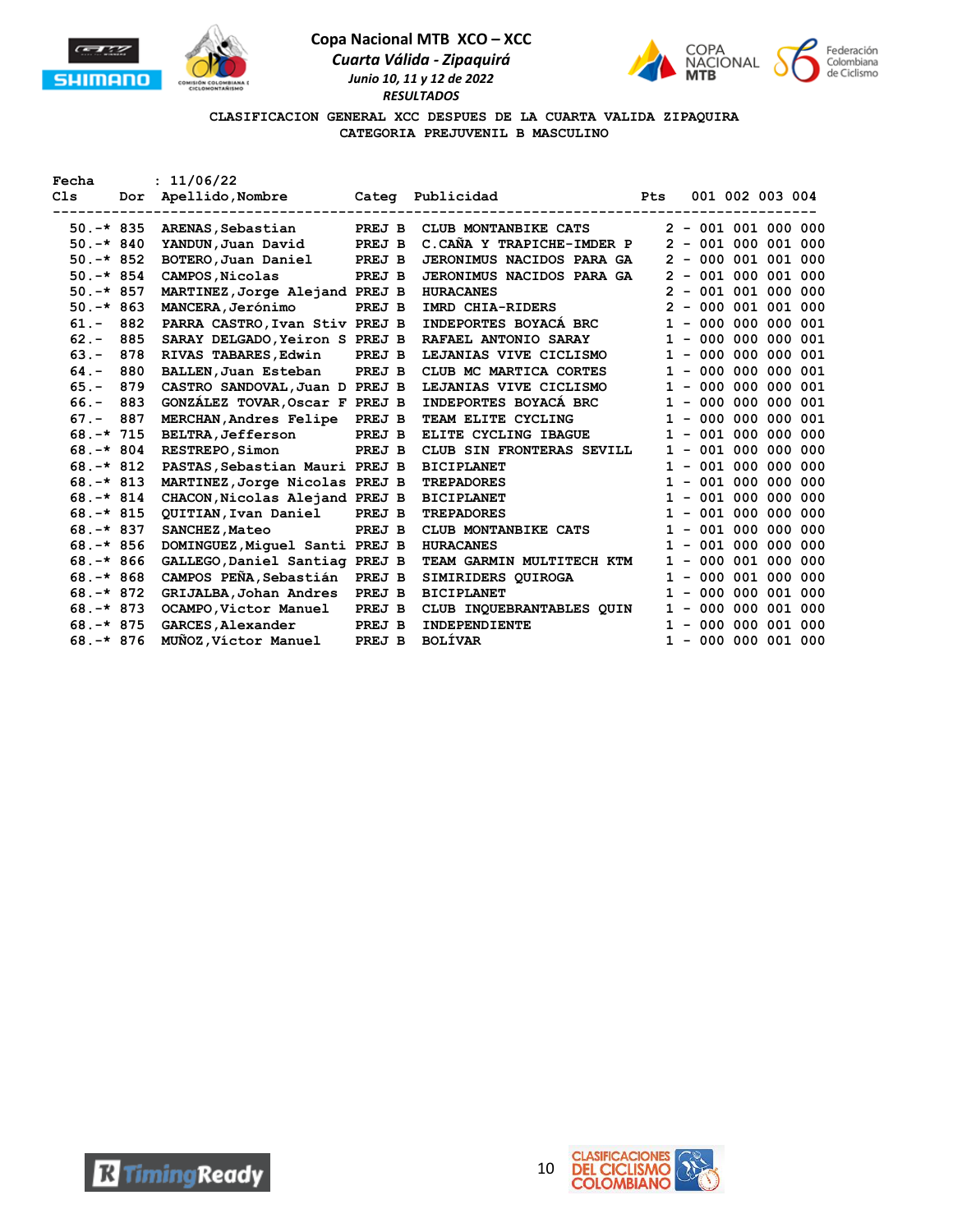



### **CLASIFICACION XCC CUARTA VALIDA ZIPAQUIRÁ CATEGORIA JUNIOR**

| Fecha | : 11/06/22                      |                                    |                                             |          |             |
|-------|---------------------------------|------------------------------------|---------------------------------------------|----------|-------------|
| C1s   | Dor Apellido, Nombre            | . <u>- - - - - - - - - - - -</u> - | Categ Publicidad<br>----------------------- | Tiempos  | Diferencia  |
| 1     | 351 ANTONIO, Diego Steven JUNIO |                                    | <b>KROSS SRAM TEAM</b>                      | 00:24:35 |             |
| 2     | 311 GARNICA, Mateo              | JUNIO                              | ALCALDIA COGUA                              | 00:25:04 | 29 seg.     |
| 3     | 321 MORENO, Johan David         | JUNIO                              | TWISTER BIKE                                | 00:25:24 | 49 seg.     |
| 4     | 320 RODRIGUEZ, Hugo             | JUNIO                              | EQUIPO SPECIALIZED TUGO                     | 00:25:34 | 59 seg.     |
| 5     | 325 PABON, Alex Andres          | <b>JUNIO</b>                       | TEAM DARWIN VALENCIA                        | 00:25:34 | 59 seg.     |
| 6     | 330 ECHEVERRY, Juan Camil JUNIO |                                    | EQUIPO GW SHIMANO                           | 00:25:35 | $1:00$ min. |
| 7     | 304 TORRES, Javier Fernan JUNIO |                                    | <b>BIKING VILLAGE TEAM</b>                  | 00:25:38 | $1:03$ min. |
| 8     | 334 CASTRO, Johan Sebasti JUNIO |                                    | AMPRO CYCLING-EN BICI-MOT                   | 00:26:10 | $1:35$ min. |
| 9     | 364 HERNANDEZ, Juan Manue JUNIO |                                    | IMRD CHIA RIDERS                            | 00:26:12 | $1:37$ min. |
| 10    | 316 VALENCIA, Victor Manu JUNIO |                                    | ESPACIO Y DISEÑO KOSTA AZ                   | 00:26:14 | $1:39$ min. |
| 11    | 323 ESPINOSA, Levin Dayan JUNIO |                                    | <b>SANTURBIKE</b>                           | 00:26:38 | $2:03$ min. |
| 12    | 336 HERNANDEZ, Angel Edua JUNIO |                                    | AMPRO CYCLING-EN BICI-MOT                   | 00:26:52 | $2:17$ min. |
| 13    | 331 VASQUEZ, Cesar August JUNIO |                                    | EQUIPO GW SHIMANO                           | 00:26:59 | $2:24$ min. |
| 14    | 319 GOMEZ, Antonio              | <b>JUNIO</b>                       | EQUIPO SPECIALIZED TUGO                     | 00:27:03 | $2:28$ min. |
| 15    | 376 RUIZ MERCHÁN, Pablo         | <b>JUNIO</b>                       | <b>BIKING VILLAGE</b>                       | 00:27:15 | $2:40$ min. |
| 16    | 326 GUERRERO, Brandon Fer JUNIO |                                    | TEAM DARWIN VALENCIA                        | 00:27:55 | $3:20$ min. |
| 17    | 315 GONZÁLEZ, Juan Esteba JUNIO |                                    | TEAM RACING ALEXANDER GAR                   | 00:28:15 | $3:40$ min. |
| 18    | 383 ORTEGA, Juan Jose           | <b>JUNIO</b>                       | NO CLUB                                     | 00:28:23 | $3:48$ min. |
| 19    | 322 HERNANDEZ, Cristian E JUNIO |                                    | <b>TWISTER BIKE</b>                         | 00:28:23 | $3:48$ min. |
| 20    | 338 PATIÑO, Rafael Andres JUNIO |                                    | SOACHA AVANZA CICLOSOACHA                   | $-1$ VTA |             |
| 21    | 342 AVILA, William Alexis JUNIO |                                    | CORAZON CICLISTICO                          | $-1$ VTA |             |
| 22    | 337 SALAZAR, Cristian Dav JUNIO |                                    | CICLO VELOZ                                 | $-1$ VTA |             |
| 23    | 310 VARGAS, Luis Felipe         | JUNIO                              | ESC. TALENTOS CHIQUINQUIRE                  | $-2VTA$  |             |
| 24    | 345 DIAZ, Carlos Andres         | <b>JUNIO</b>                       | IMRD TOCANCIPA                              | $-2VTA$  |             |
| 25    | 302 CASTAÑO, Juan Pablo         | JUNIO                              | <b>EVEX BIKE</b>                            | $-2VTA$  |             |
| 26    | 301 TELLEZ, Carlos Esteba JUNIO |                                    | IMRD TOCANCIPA                              | $-2VTA$  |             |
| 27    | 386 GARCIA, Tomas               | JUNIO                              | GOBERNACIÓN DEL VAUPES                      | $-2VTA$  |             |
| 28    | 384 RODRIGUEZ, Julian Enr JUNIO |                                    | MADRID ADVENTURE KISOU                      | $-2VTA$  |             |
| 29    | 382 GONZALEZ, Juan Nicola JUNIO |                                    | EFD GACHANCIPA                              | $-3VTA$  |             |
| 30    | 387 MURCIA, Javier Felipe JUNIO |                                    | BIKING VILLAGE TEAM                         | $-3VTA$  |             |
| 31    | 381 OCAMPO, Andres Humber JUNIO |                                    | <b>3XPOWER</b>                              | $-3VTA$  |             |
| 32    | 365 FEO, Justin Esteban         | <b>JUNIO</b>                       | IMRD CHIA RIDERS                            | $-3VTA$  |             |
| 33    | 339 GUZMAN, Brandon             | JUNIO                              | SOACHA AVANZA CICLOTEQUEN                   | $-4VTA$  |             |
| 34    | 380 CLARO, Carlos Manuel        | <b>JUNIO</b>                       | <b>NORTE DE SANTANDER</b>                   | $-4VTA$  |             |

**Corredores clasificados : 34**



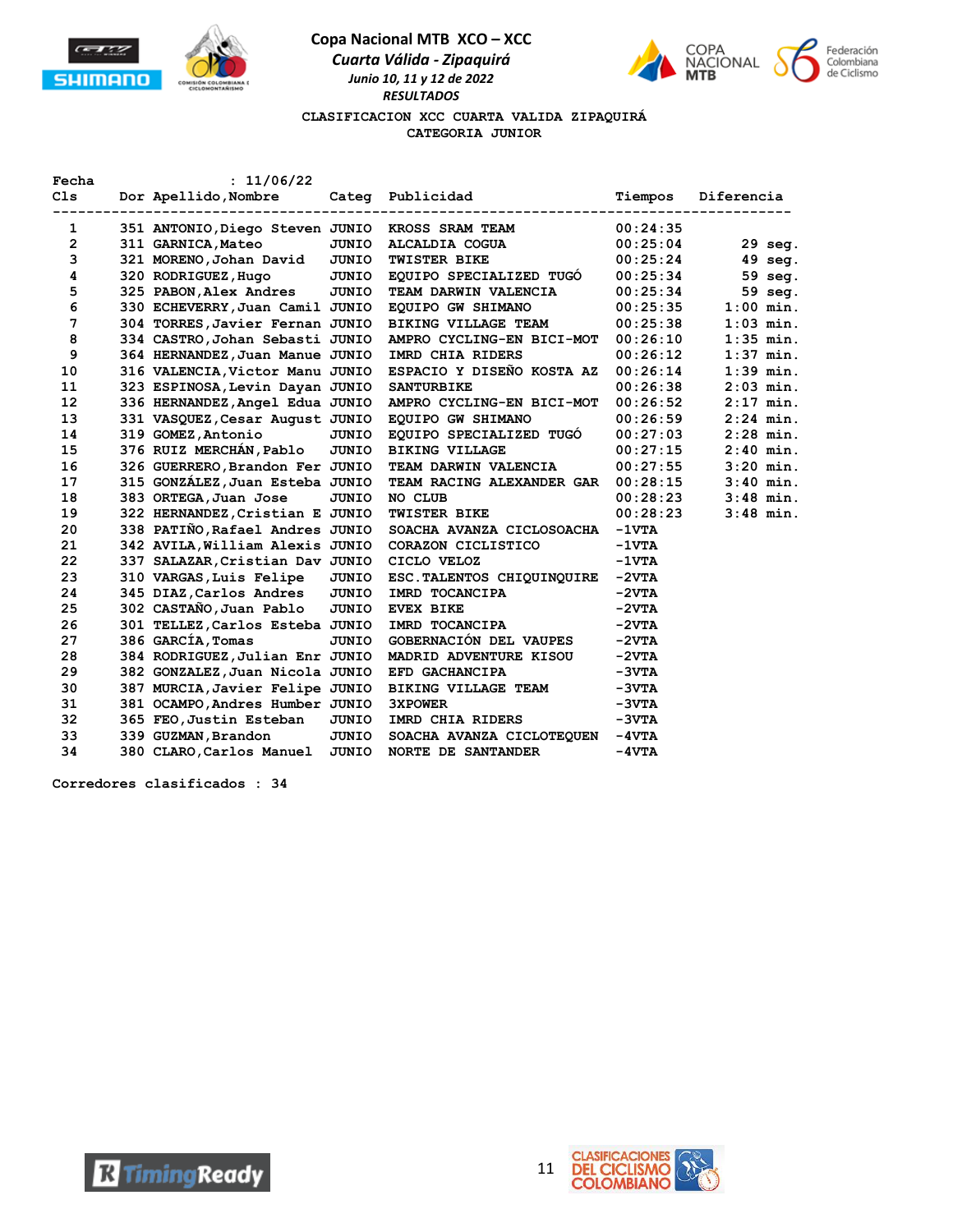





**CLASIFICACION GENERAL XCC DESPUES DE LA CUARTA VALIDA ZIPAQUIRA CATEGORIA JUNIOR**

| Fecha         |     | : 11/06/22                    |              |                            |     |  |                       |  |
|---------------|-----|-------------------------------|--------------|----------------------------|-----|--|-----------------------|--|
| Cls           |     | Dor Apellido, Nombre          |              | Categ Publicidad           | Pts |  | 001 002 003 004       |  |
| ------------- |     |                               |              |                            |     |  |                       |  |
| $1.-$         | 351 | ANTONIO, Diego Steven         | JUNIO        | KROSS SRAM TEAM            |     |  | 160 - 040 040 040 040 |  |
| $2 -$         | 321 | MORENO, Johan David           | JUNIO        | <b>TWISTER BIKE</b>        |     |  | 123 - 027 036 027 033 |  |
| $3 -$         | 311 | GARNICA, Mateo                | JUNIO        | ALCALDIA COGUA             |     |  | 122 - 023 027 036 036 |  |
| $4 -$         | 320 | RODRIGUEZ, Hugo               | JUNIO        | EQUIPO SPECIALIZED TUGO    |     |  | 96 - 036 030 000 030  |  |
| $5 -$         | 316 | VALENCIA, Victor Manuel JUNIO |              | ESPACIO Y DISEÑO KOSTA AZ  |     |  | 81 - 019 015 030 017  |  |
| $6. -$        | 336 | HERNANDEZ, Angel Eduard JUNIO |              | AMPRO CYCLING-EN BICI-MOT  |     |  | 80 - 033 001 033 013  |  |
| $7 -$         | 334 | CASTRO, Johan Sebastian JUNIO |              | AMPRO CYCLING-EN BICI-MOT  |     |  | 74 - 013 017 023 021  |  |
| $8 -$         | 325 | PABON, Alex Andres            | JUNIO        | TEAM DARWIN VALENCIA       |     |  | 68 - 011 013 017 027  |  |
| $9 -$         | 303 | AHUMADA, Juan David           | JUNIO        | ALCALDIA COGUA             |     |  | 63 - 030 033 000 000  |  |
| $10. -$       | 319 | GOMEZ, Antonio                | JUNIO        | EOUIPO SPECIALIZED TUGO    |     |  | 59 - 025 009 015 010  |  |
| $11. -$       | 304 | TORRES, Javier Fernando JUNIO |              | <b>BIKING VILLAGE TEAM</b> |     |  | 58 - 007 019 009 023  |  |
| $12. -$       | 330 | ECHEVERRY, Juan Camilo        | JUNIO        | EQUIPO GW SHIMANO          |     |  | 51 - 005 000 021 025  |  |
| $13. -$       | 326 | GUERRERO, Brandon Ferna JUNIO |              | TEAM DARWIN VALENCIA       |     |  | 49 - 021 007 013 008  |  |
| $14. -$       | 323 | ESPINOSA, Levin Dayan         | JUNIO        | <b>SANTURBIKE</b>          |     |  | 42 - 010 011 006 015  |  |
| $15.-*327$    |     | LANDETA, Jhonier Steven JUNIO |              | <b>JG SPORT TRAINING</b>   |     |  | 40 - 015 025 000 000  |  |
| $15.-*329$    |     | <b>BERNAL, Daniel Felipe</b>  | JUNIO        | IMRD CHIA RIDERS           |     |  | 40 - 017 023 000 000  |  |
| $17. -$       | 331 | VASQUEZ, Cesar Augusto        | JUNIO        | EQUIPO GW SHIMANO          |     |  | 38 - 001 001 025 011  |  |
| $18. -$       | 310 | VARGAS, Luis Felipe           | JUNIO        | ESC. TALENTOS CHIQUINQUIRE |     |  | 25 - 000 005 019 001  |  |
| $19. -$       | 364 | HERNANDEZ, Juan Manuel        | <b>JUNIO</b> | IMRD CHIA RIDERS           |     |  | 24 - 000 004 001 019  |  |
| $20. -$       | 373 | MENDEZ PINZON, Maicol A JUNIO |              | LIGA CICLISMO GUAVIARE     |     |  | 21 - 000 021 000 000  |  |
| $21. -$       | 342 | AVILA, William Alexis         | JUNIO        | CORAZON CICLISTICO         |     |  | 19 - 009 000 007 003  |  |
| $22 -$        | 337 |                               |              | CICLO VELOZ                |     |  | 17 - 006 001 008 002  |  |
|               |     | SALAZAR, Cristian David JUNIO |              |                            |     |  |                       |  |
| $23 -$        | 315 | GONZÁLEZ, Juan Esteban        | <b>JUNIO</b> | TEAM RACING ALEXANDER GAR  |     |  | 16 - 001 008 000 007  |  |
| $24. -$       | 338 | PATIÑO, Rafael Andres         | JUNIO        | SOACHA AVANZA CICLOSOACHA  |     |  | 16 - 001 000 011 004  |  |
| $25. -$       | 322 | HERNANDEZ, Cristian Enr JUNIO |              | TWISTER BIKE               |     |  | 13 - 002 003 003 005  |  |
| $26. -$       | 349 | DONNEYS, Cesar Orlando        | JUNIO        | LIGA DE CICLISMO DEL CAUC  |     |  | 13 - 003 000 010 000  |  |
| $27. -$       | 313 | DIAZ, Helsin                  | JUNIO        | ALCALDIA COGUA             |     |  | 11 - 001 010 000 000  |  |
| $28. -$       | 376 | RUIZ MERCHÁN, Pablo           | JUNIO        | <b>BIKING VILLAGE</b>      |     |  | 10 - 000 001 000 009  |  |
| $29. -$       | 318 | FAJARDO, Pablo                | JUNIO        | <b>FISIOPILATES</b>        |     |  | 10 - 008 002 000 000  |  |
| 30.-          | 345 | DIAZ, Carlos Andres           | JUNIO        | IMRD TOCANCIPA             |     |  | $8 - 001 001 005 001$ |  |
| 31.-          | 302 | CASTAÑO, Juan Pablo           | JUNIO        | <b>EVEX BIKE</b>           |     |  | $8 - 001 006 000 001$ |  |
| $32 -$        | 383 | ORTEGA, Juan Jose             | JUNIO        | NO CLUB                    |     |  | $6 - 000 000 000 006$ |  |
| $33 -$        | 301 | TELLEZ, Carlos Esteban        | JUNIO        | IMRD TOCANCIPA             |     |  | 4 - 001 001 001 001   |  |
| $34. -* 335$  |     | RINCON, Kevin Ferleyn         | JUNIO        | AMPRO CYCLING-EN BICI-MOT  |     |  | 4 - 004 000 000 000   |  |
| $34.-*367$    |     | RIOS, Juan Camilo             | <b>JUNIO</b> | <b>POLIBIKES</b>           |     |  | 4 - 000 000 004 000   |  |
| 36.-          | 339 | GUZMAN, Brandon               | <b>JUNIO</b> | SOACHA AVANZA CICLOTEQUEN  |     |  | 3 - 001 001 000 001   |  |
| $37 -$        | 346 | MOLINA, Juan Jose             | JUNIO        | INQUEBRANTABLES QUINDIO    |     |  | 3 - 001 001 001 000   |  |
| 38.-          | 365 | FEO, Justin Esteban           | JUNIO        | IMRD CHIA RIDERS           |     |  | $2 - 000001000001$    |  |
| $39. -* 306$  |     | ROZO, Daniel Santiago         | JUNIO        | ALCALDIA COGUA             |     |  | $2 - 001001000000$    |  |
| 39.-* 317     |     | CASTRILLON, Harold            | <b>JUNIO</b> | MANZUR CYCLING             |     |  | $2 - 001 001 000 000$ |  |
| $39. -* 366$  |     | <b>AMADOR, Steven</b>         | JUNIO        | CICLO ANZEA                |     |  | $2 - 000 000 002 000$ |  |
| 42.-          | 386 | GARCIA, Tomas                 | JUNIO        | GOBERNACIÓN DEL VAUPES     |     |  | $1 - 000 000 000 001$ |  |
| 43.-          | 384 | RODRIGUEZ, Julian Enriq JUNIO |              | MADRID ADVENTURE KISOU     |     |  | $1 - 000 000 000 001$ |  |
| 44.-          | 382 | GONZALEZ, Juan Nicolas        | JUNIO        | EFD GACHANCIPA             |     |  | 1 - 000 000 000 001   |  |
| 45.-          | 387 | MURCIA, Javier Felipe         | JUNIO        | BIKING VILLAGE TEAM        |     |  | 1 - 000 000 000 001   |  |
| $46. -$       | 381 | OCAMPO, Andres Humberto JUNIO |              | <b>3XPOWER</b>             |     |  | 1 - 000 000 000 001   |  |
| 47.-          | 380 | CLARO, Carlos Manuel          | JUNIO        | <b>NORTE DE SANTANDER</b>  |     |  | 1 - 000 000 000 001   |  |
| $48. -* 305$  |     | MALAVER, Jose Stiven          | JUNIO        | ALCALDIA COGUA             |     |  | $1 - 001 000 000 000$ |  |
| $48. -* 307$  |     | FAJARDO, Ivan Dario           | JUNIO        | <b>BICIPLANET</b>          |     |  | $1 - 001 000 000 000$ |  |
| 48.-* 308     |     | CUASQUER, Jhoefe Alexan JUNIO |              | <b>BICIPLANET</b>          |     |  | $1 - 001 000 000 000$ |  |
| $48.-*309$    |     | HUERTAS, Omar Alejandro JUNIO |              | <b>TREPADORES</b>          |     |  | $1 - 001 000 000 000$ |  |
| 48.-* 314     |     | RAMIREZ, Carlos               | JUNIO        | ELITE CYCLING IBAGUE       |     |  | $1 - 001 000 000 000$ |  |
| $48. -* 324$  |     | PENAGOS, Emanuel Alejan JUNIO |              | CLUB APES MADRID           |     |  | $1 - 001 000 000 000$ |  |
|               |     |                               |              |                            |     |  |                       |  |